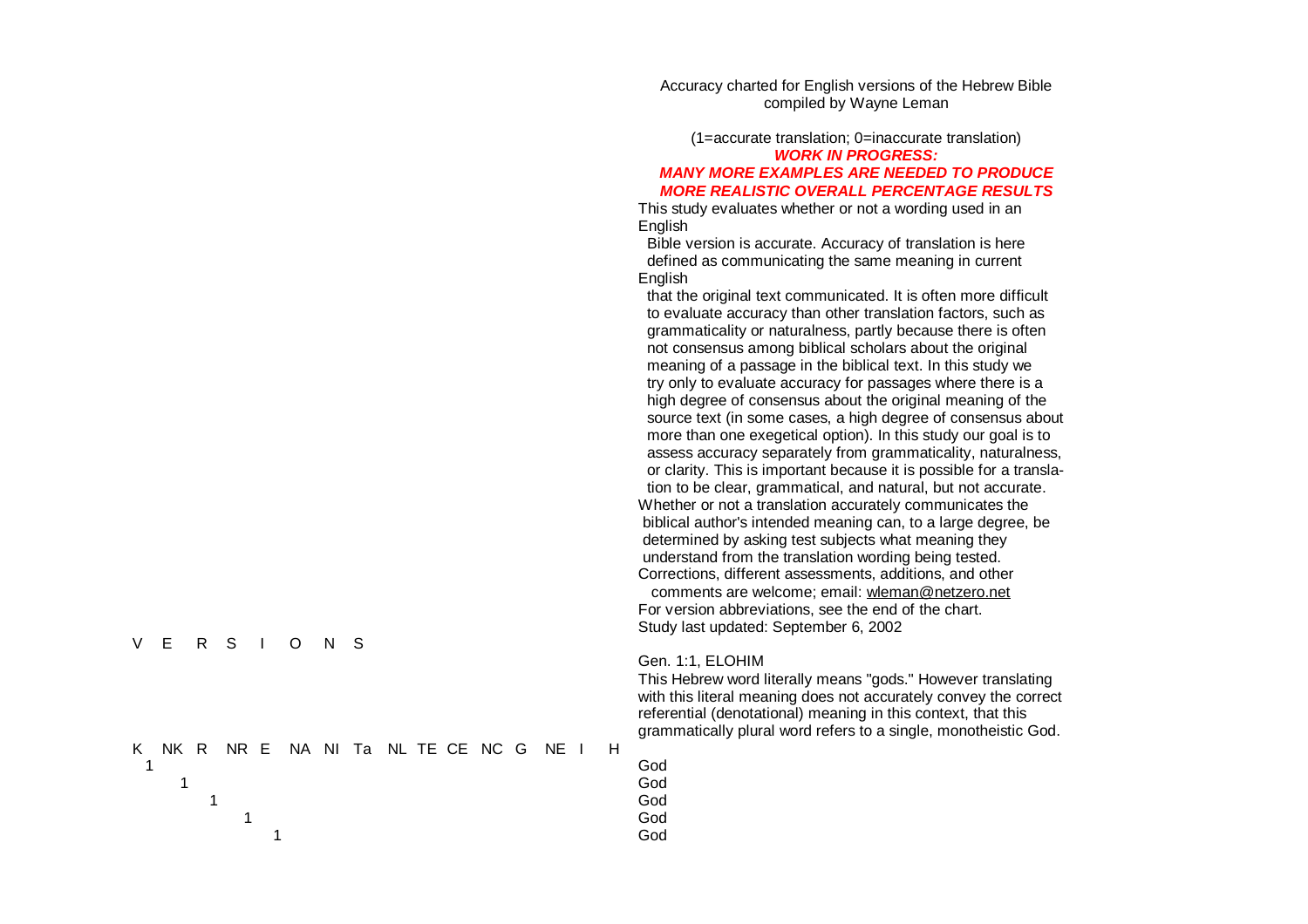

Gen. 4:1

A literal translation of "know" (even if the adverb "intimately" is added) is not a standard euphemism in current English for sexual relations. Field testing can determine if speakers of standard dialects of English can accurately understand the meaning of the Hebrew euphemism from a literal translation.



**1** Adam had intercourse with his wife Adam had sexual relations with his wife Eve Adam made love to his wife Eve. the man had marital relations with his wife Eve n/a n/a

# Gen. 6:8

We hypothesize that the literal translation, "found grace in the eyes of the Lord," does not accurately convey the original **Hebrew** 

Hebrew meaning in standard dialects of English. According to the rules of the English lexicon, we do not "find grace." It is also not standard English to speak of doing something "in the eyes" eyes" of someone, an example of synechdoche, so it is quite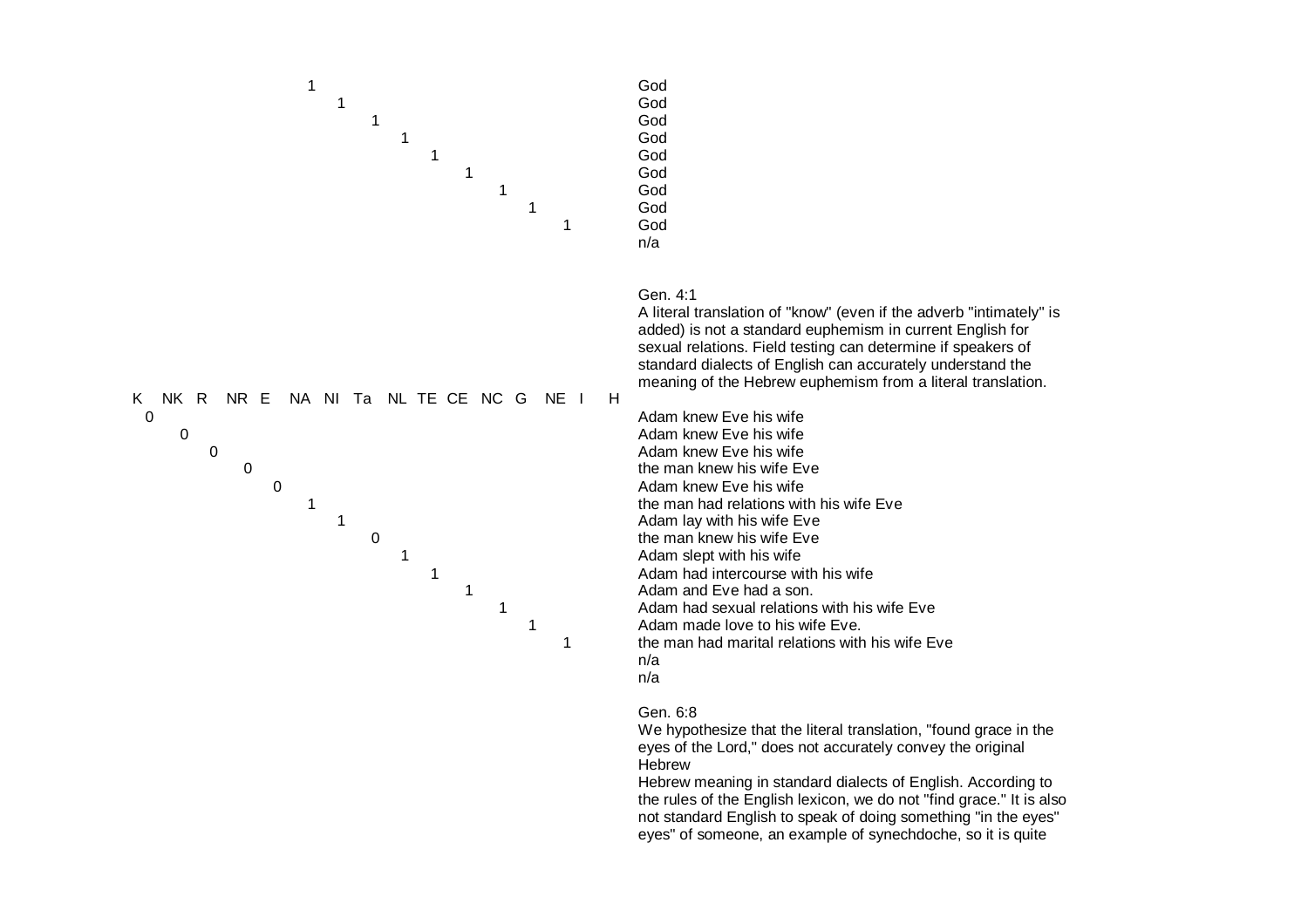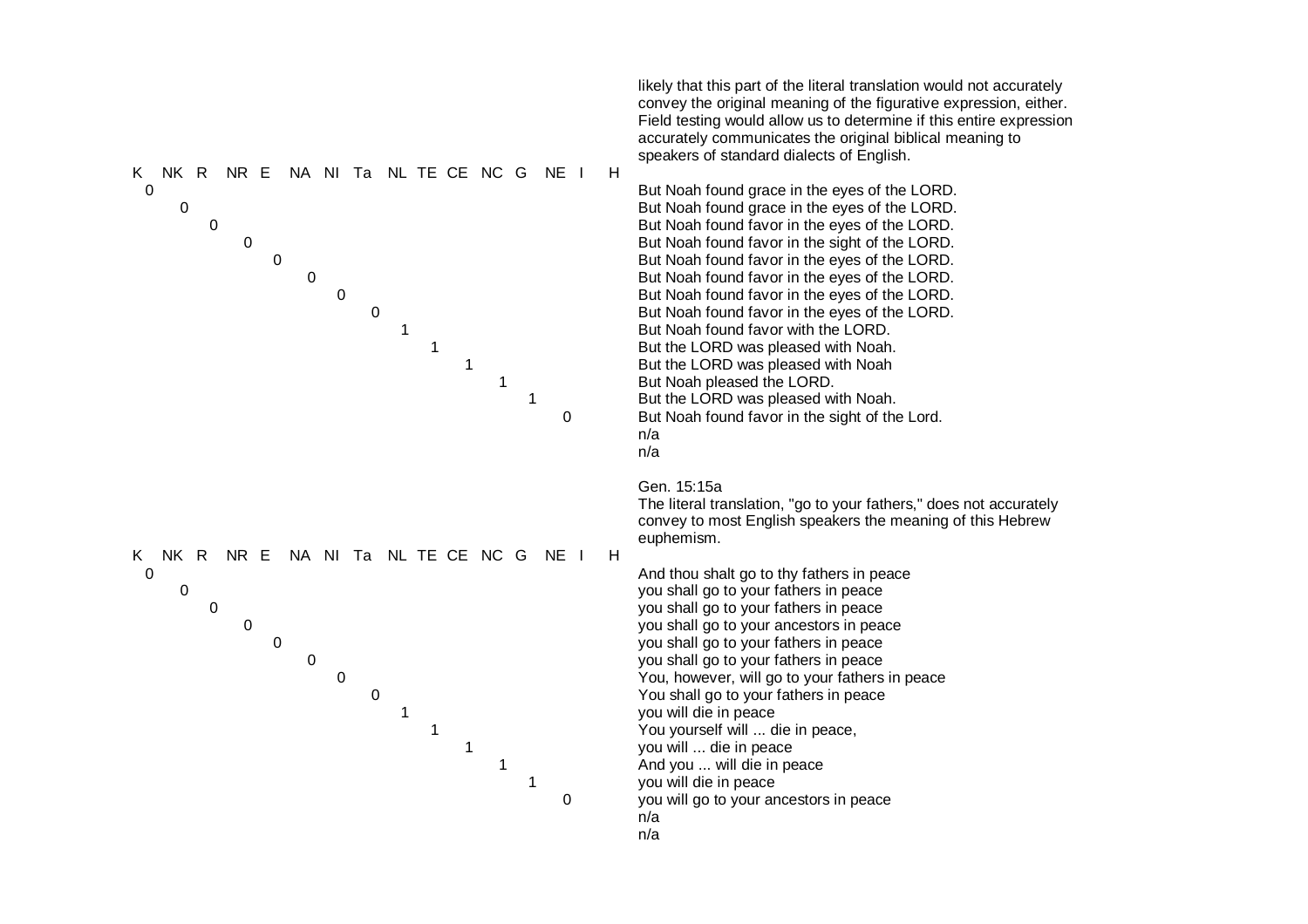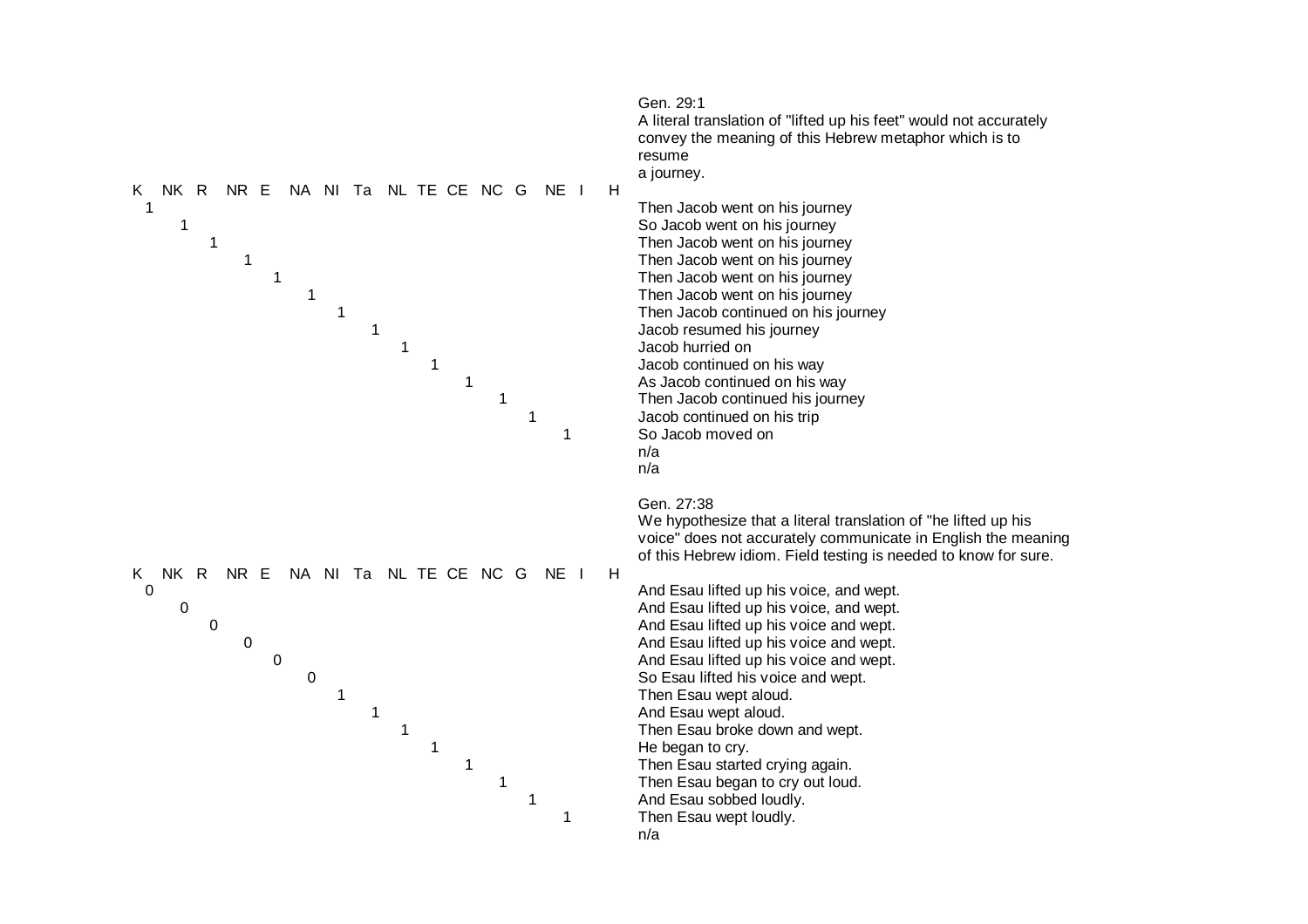

n/a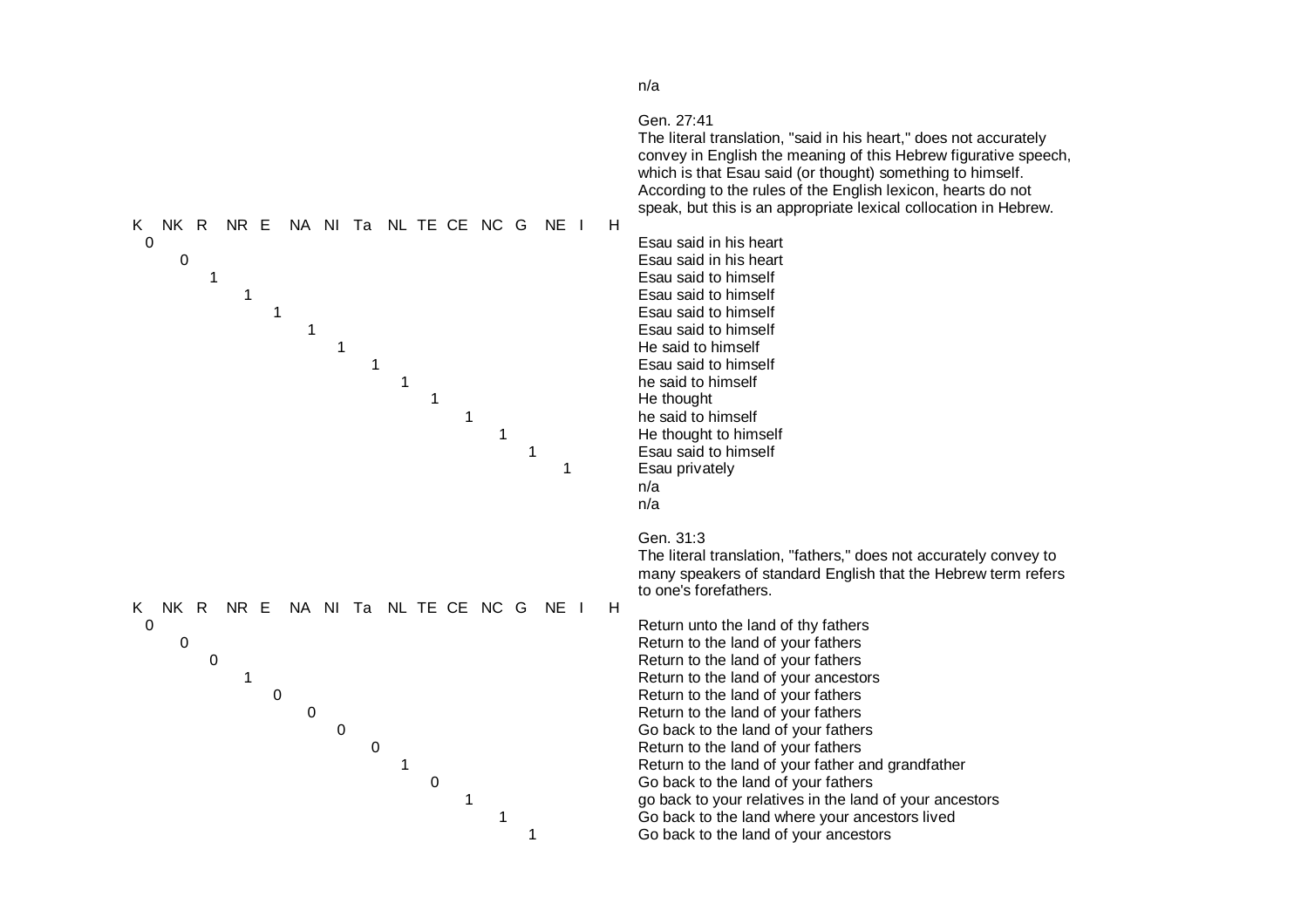| $\boldsymbol{0}$                                                                                                                                                                                                           | Return to the land of your fathers<br>n/a<br>n/a                                                                                                                                                                                                                                                                                                                                                                                                                                                                                                                                                                                                                                                                                                                                                                                                                                    |
|----------------------------------------------------------------------------------------------------------------------------------------------------------------------------------------------------------------------------|-------------------------------------------------------------------------------------------------------------------------------------------------------------------------------------------------------------------------------------------------------------------------------------------------------------------------------------------------------------------------------------------------------------------------------------------------------------------------------------------------------------------------------------------------------------------------------------------------------------------------------------------------------------------------------------------------------------------------------------------------------------------------------------------------------------------------------------------------------------------------------------|
| NK R<br>NR E<br>NA NI Ta NL TE CE NC G<br>NE I<br>K.<br>0<br>$\boldsymbol{0}$<br>$\mathbf 0$<br>0<br>$\pmb{0}$<br>$\boldsymbol{0}$<br>$\boldsymbol{0}$<br>$\mathbf{1}$<br>1<br>$\mathbf{1}$<br>$\mathbf{1}$<br>1<br>1<br>1 | Gen. 40:13<br>The literal translation, "will lift up your head," does not<br>accurately<br>communicate the meaning of this Hebrew idiom.<br>H.<br>shall  lift up thine head<br>will lift up your head<br>will lift up your head<br>will lift up your head<br>will lift up your head<br>will lift up your head<br>will lift up your head<br>will pardon you<br>will take you out of prison<br>will release you<br>will pardon you<br>will free you<br>will release you<br>will reinstate you<br>n/a<br>n/a                                                                                                                                                                                                                                                                                                                                                                           |
| NK R<br>NR E<br>NA NI Ta NL TE CE NC G<br>NE I<br>K<br>$\mathbf 0$<br>$\pmb{0}$<br>0<br>$\mathbf 0$<br>$\mathbf 0$<br>1<br>1<br>0<br>1                                                                                     | Ex. 13:2<br>A literal translation of "open the womb" may not accurately<br>communicate the meaning of this Hebrew idiom. In English,<br>such a literal wording could potentially refer to individuals who<br>"open" the womb, other than children being born, such as<br>surgeons performing cesarean section deliveries.<br>H<br>whatsoever openeth the womb among the children of Israel<br>whatever opens the womb among the children of Israel<br>whatever is the first to open the womb among the people of<br>Israel<br>whatever is the first to open the womb among the Israelites<br>Whatever is the first to open the womb among the people of<br>Israel<br>the first offspring of every womb among the sons of Israel<br>The first offspring of every womb among the Israelites<br>the first issue of every womn among the Israelites<br>all the firstborn sons of Israel |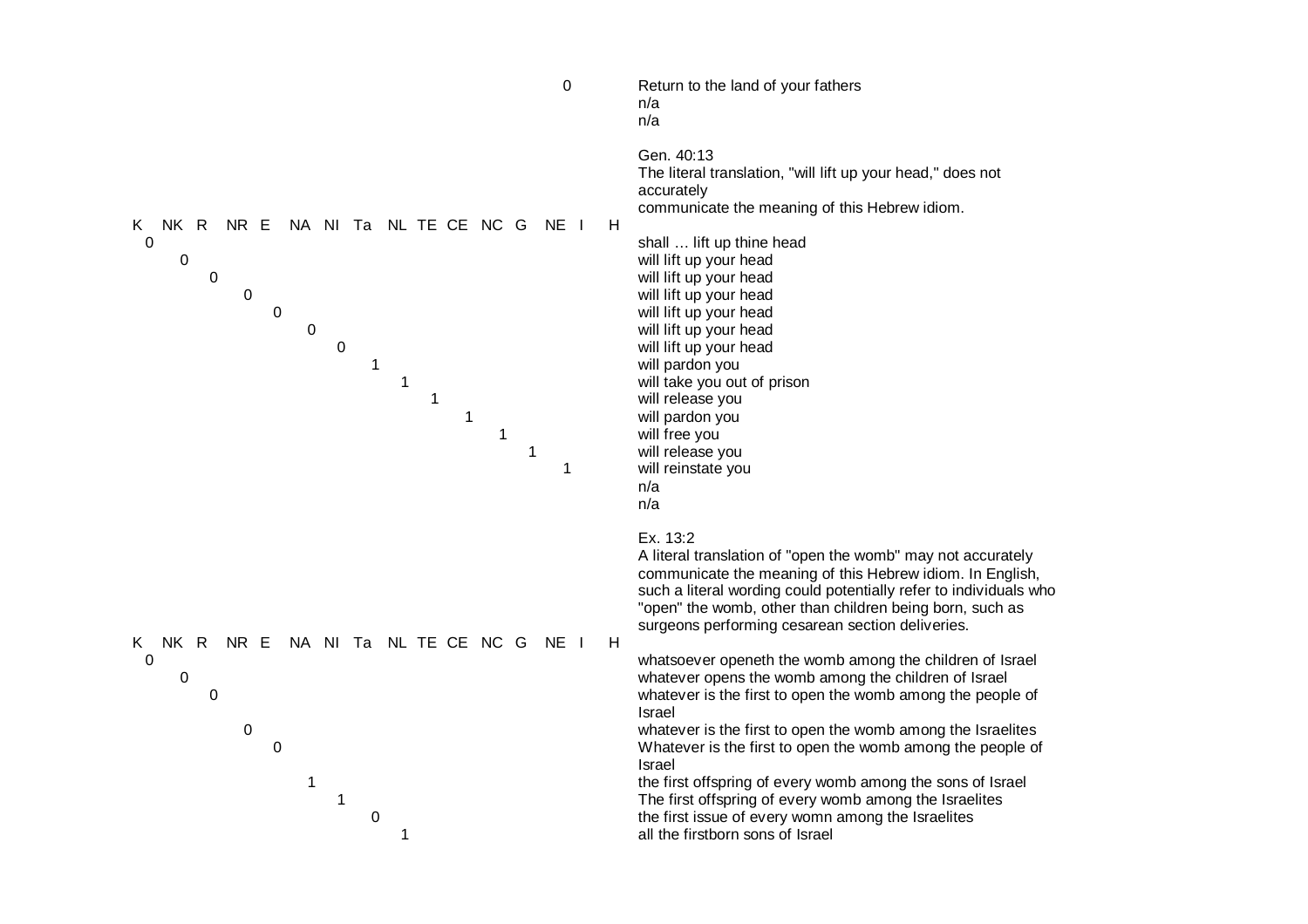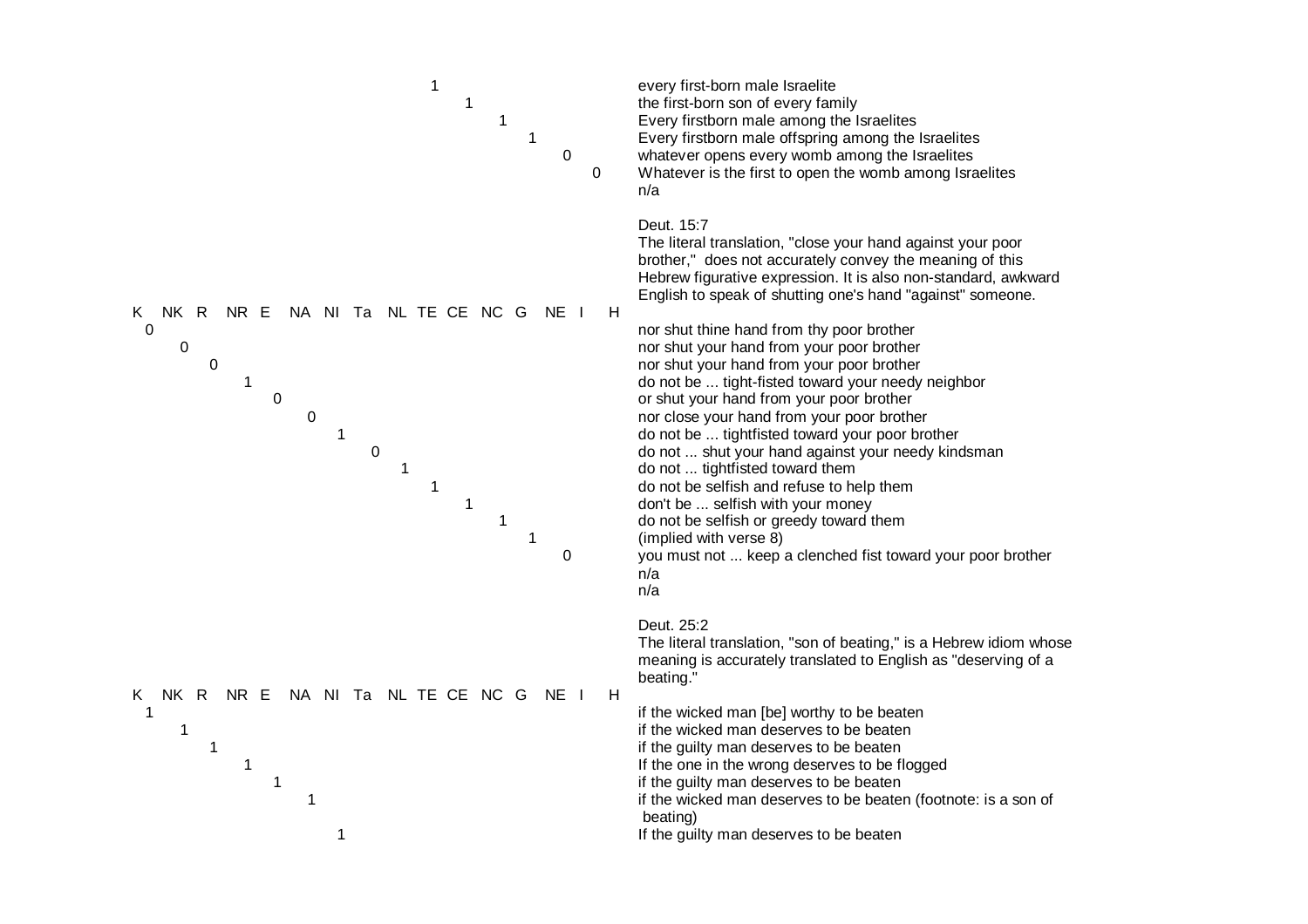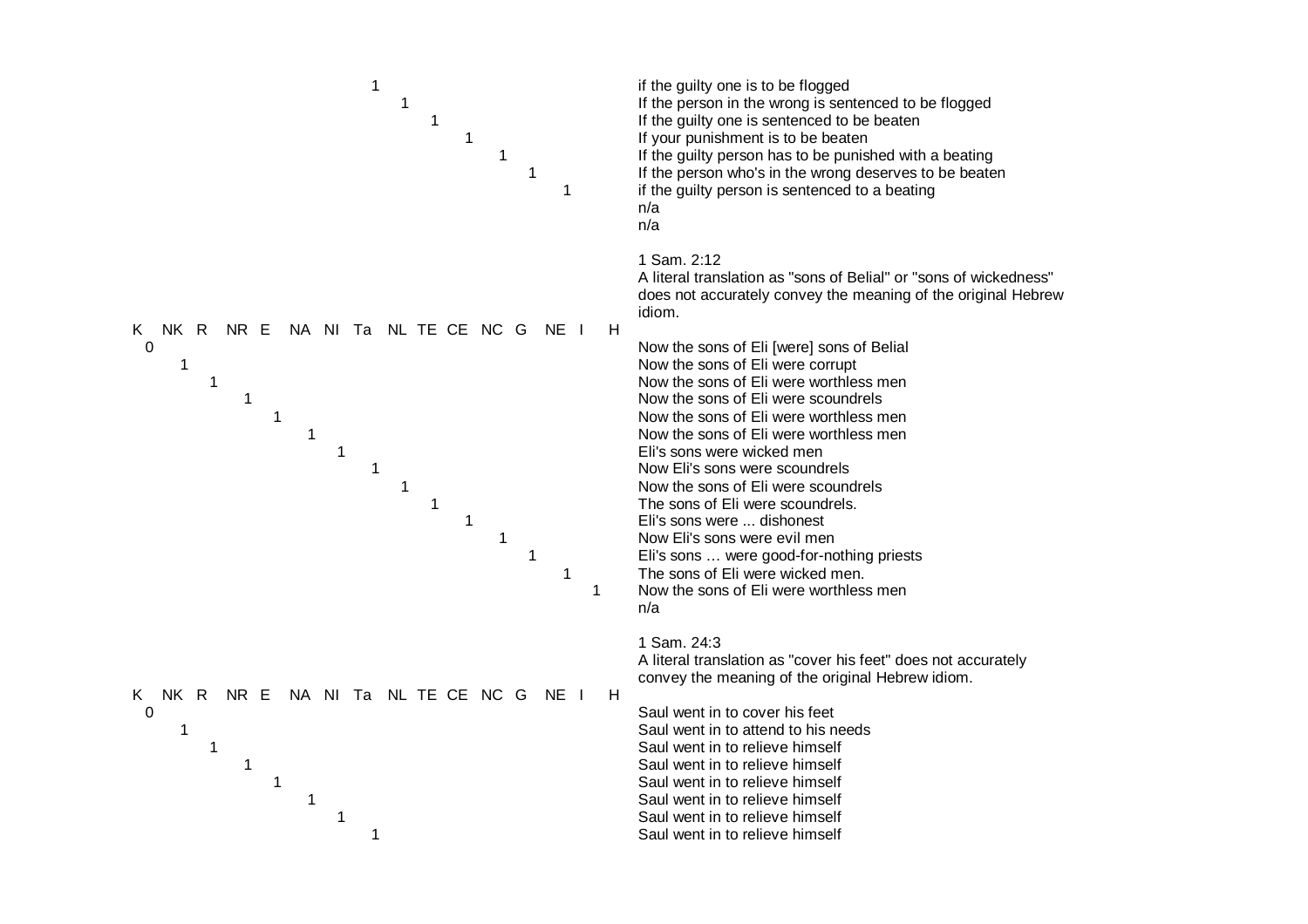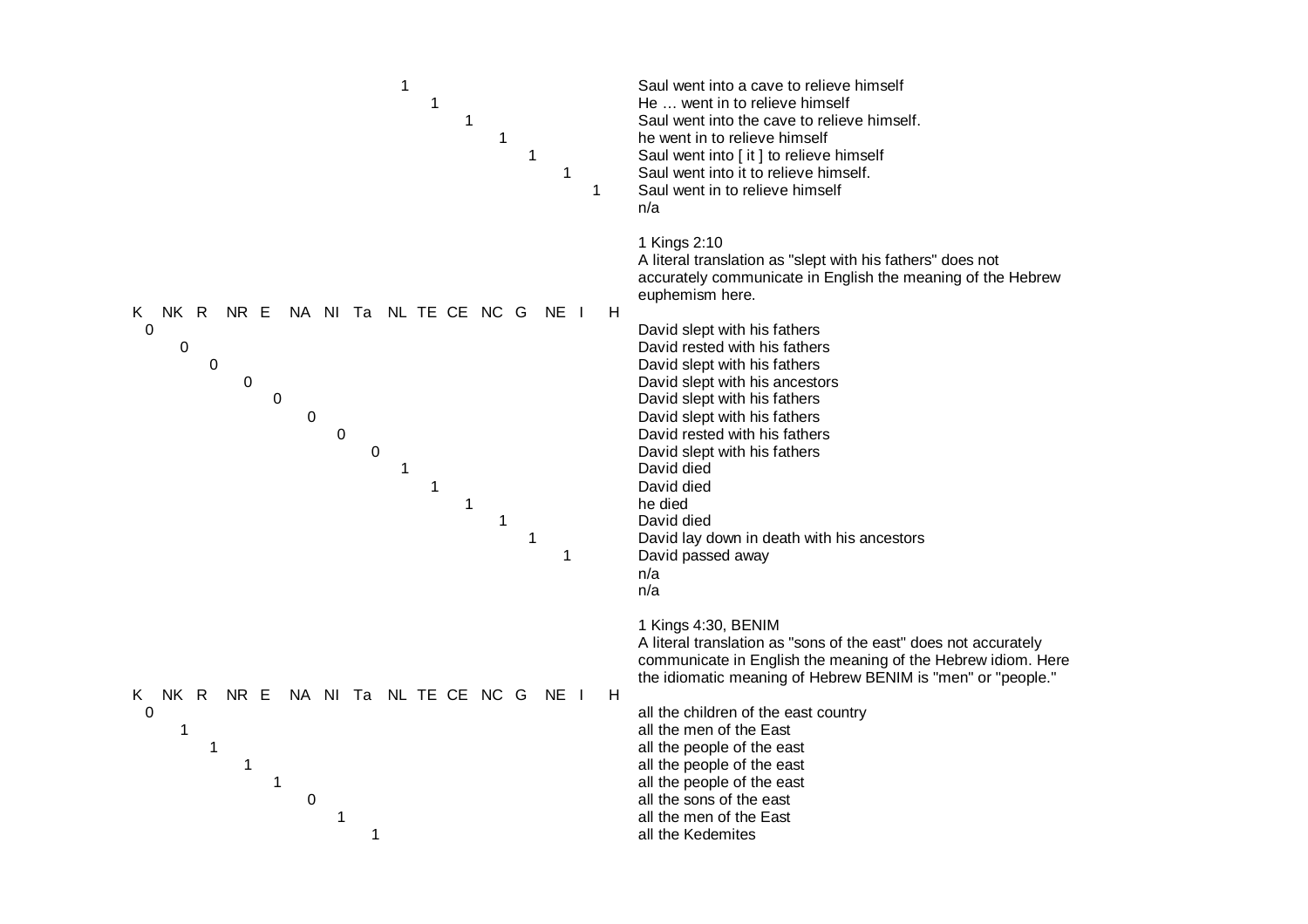![](_page_9_Figure_0.jpeg)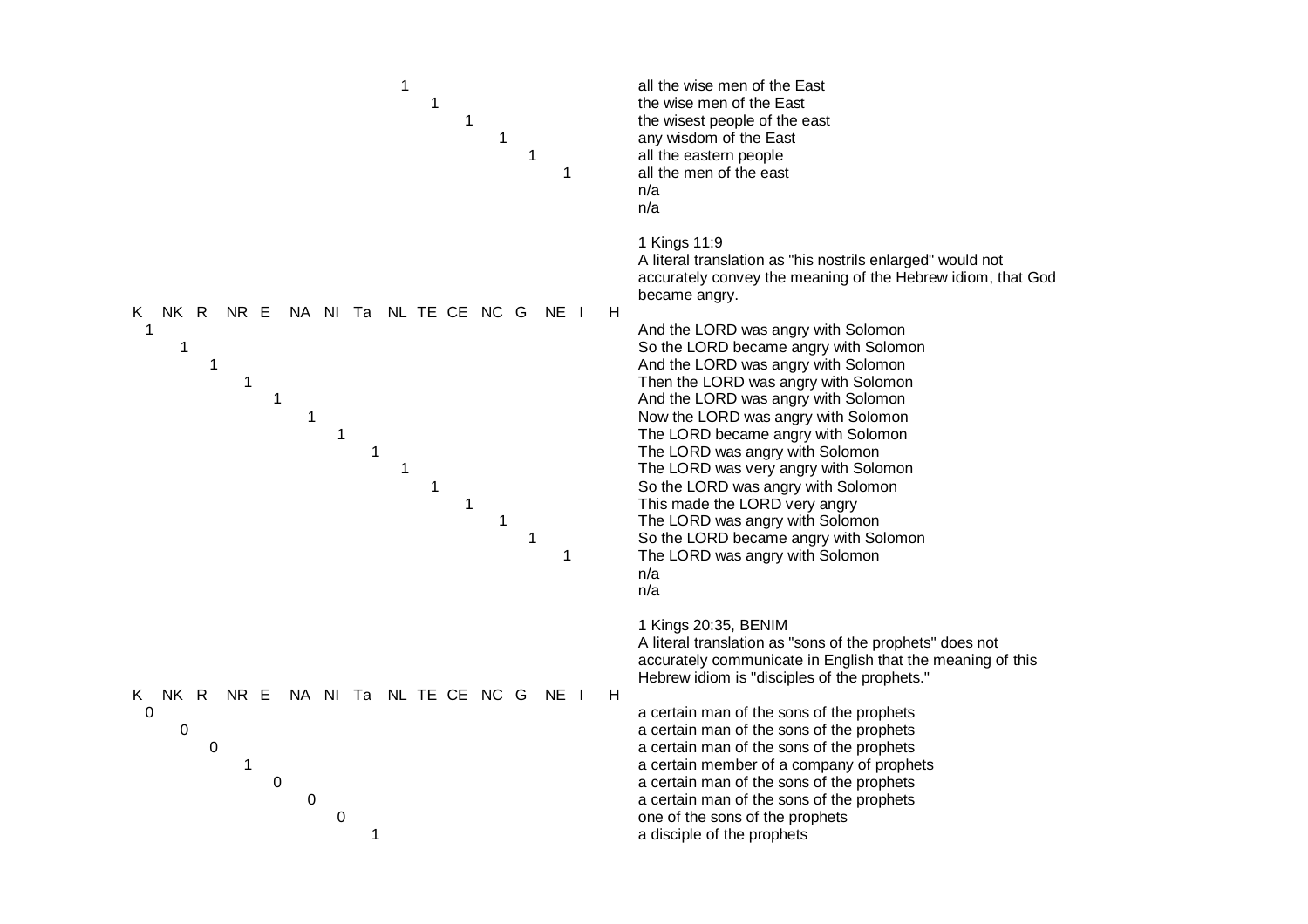![](_page_10_Figure_0.jpeg)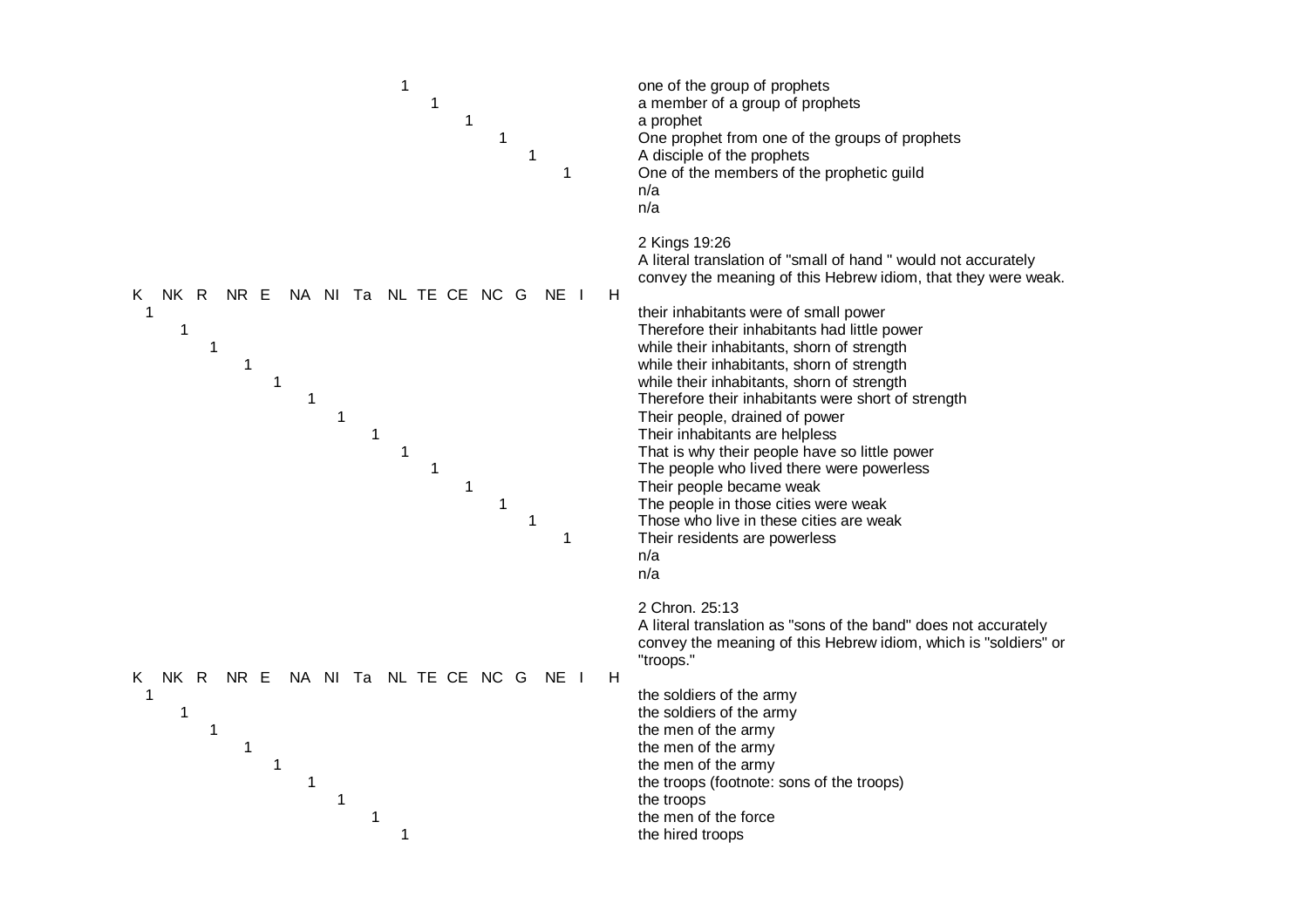![](_page_11_Figure_0.jpeg)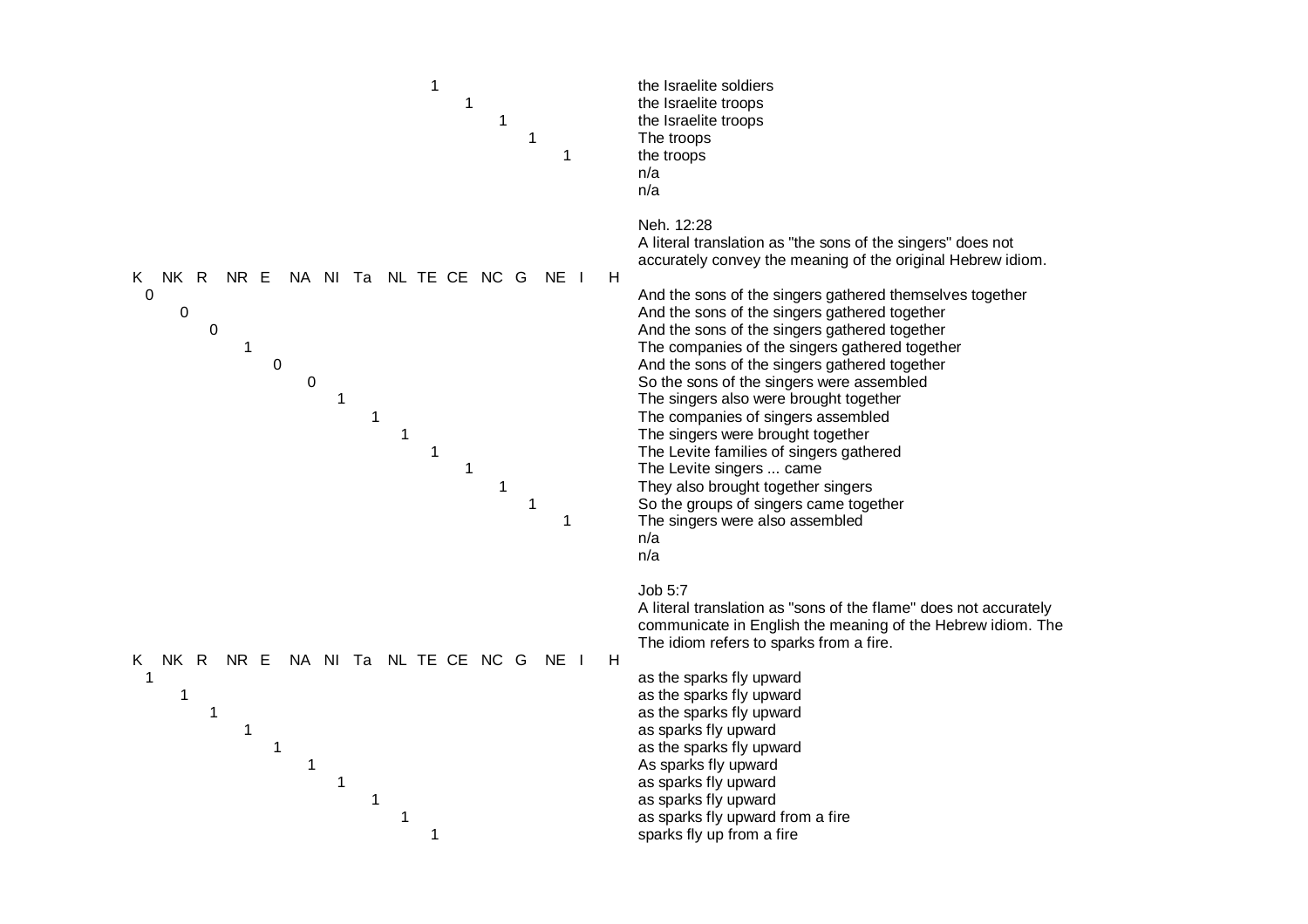![](_page_12_Figure_0.jpeg)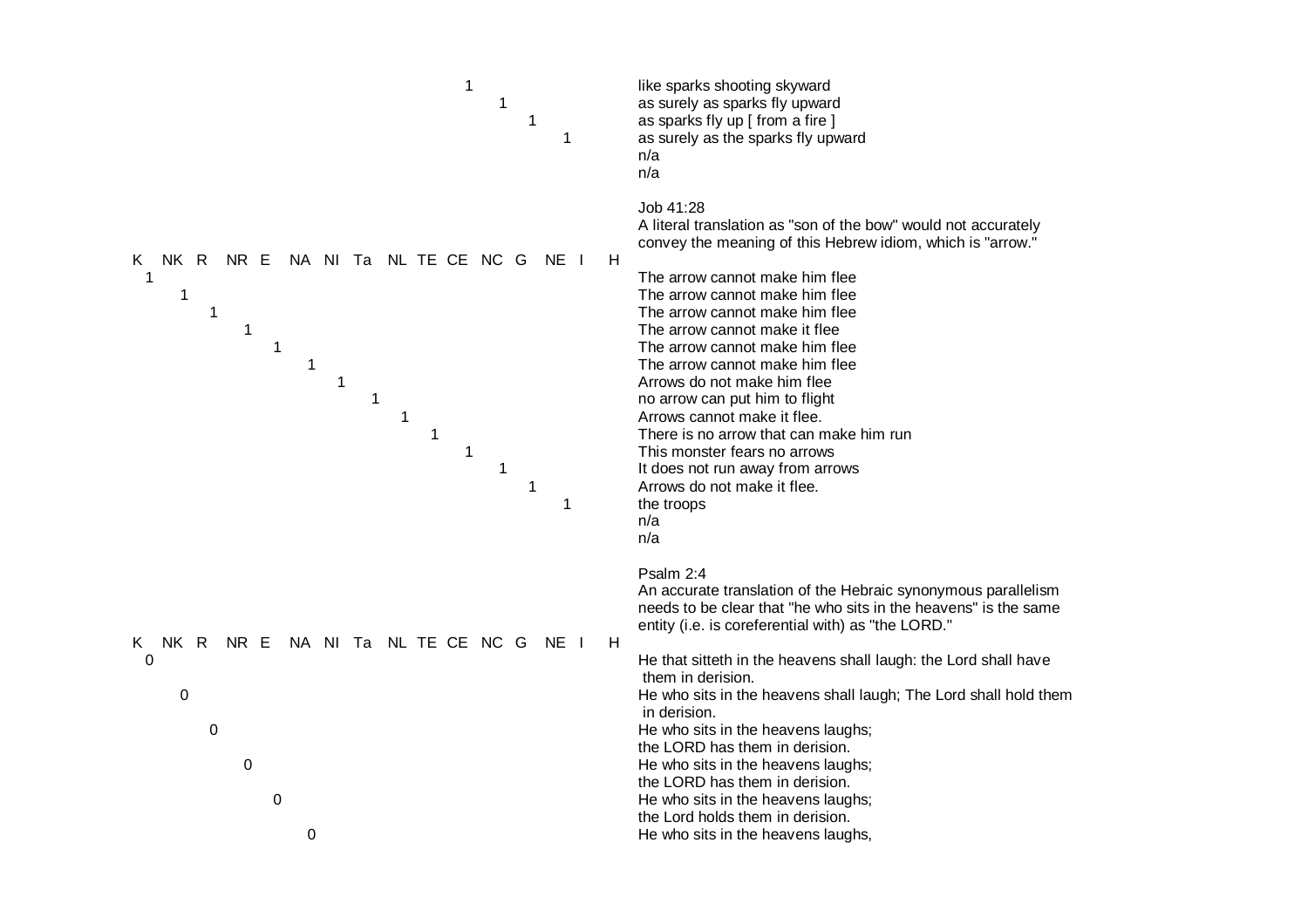|                                                                                                                                                                                                                        | The Lord scoffs at them.                                                                                                                                                                                                                                                                                                                                                                                                                                                                                                                                                                                                                                                                                                                                                                                                                                                                                                                                                                                                     |
|------------------------------------------------------------------------------------------------------------------------------------------------------------------------------------------------------------------------|------------------------------------------------------------------------------------------------------------------------------------------------------------------------------------------------------------------------------------------------------------------------------------------------------------------------------------------------------------------------------------------------------------------------------------------------------------------------------------------------------------------------------------------------------------------------------------------------------------------------------------------------------------------------------------------------------------------------------------------------------------------------------------------------------------------------------------------------------------------------------------------------------------------------------------------------------------------------------------------------------------------------------|
| 0                                                                                                                                                                                                                      | The One enthroned in heaven laughs;                                                                                                                                                                                                                                                                                                                                                                                                                                                                                                                                                                                                                                                                                                                                                                                                                                                                                                                                                                                          |
|                                                                                                                                                                                                                        | the Lord scoffs at them.                                                                                                                                                                                                                                                                                                                                                                                                                                                                                                                                                                                                                                                                                                                                                                                                                                                                                                                                                                                                     |
| $\mathbf 0$                                                                                                                                                                                                            | He who is enthroned in heaven laughs;                                                                                                                                                                                                                                                                                                                                                                                                                                                                                                                                                                                                                                                                                                                                                                                                                                                                                                                                                                                        |
|                                                                                                                                                                                                                        | the Lord mocks at them.                                                                                                                                                                                                                                                                                                                                                                                                                                                                                                                                                                                                                                                                                                                                                                                                                                                                                                                                                                                                      |
| 0                                                                                                                                                                                                                      | But the one who rules in heaven laughs.                                                                                                                                                                                                                                                                                                                                                                                                                                                                                                                                                                                                                                                                                                                                                                                                                                                                                                                                                                                      |
|                                                                                                                                                                                                                        | The Lord scoffs at them.                                                                                                                                                                                                                                                                                                                                                                                                                                                                                                                                                                                                                                                                                                                                                                                                                                                                                                                                                                                                     |
| 1                                                                                                                                                                                                                      | From his throne in heaven the Lord laughs                                                                                                                                                                                                                                                                                                                                                                                                                                                                                                                                                                                                                                                                                                                                                                                                                                                                                                                                                                                    |
|                                                                                                                                                                                                                        | and mocks their feeble plans.                                                                                                                                                                                                                                                                                                                                                                                                                                                                                                                                                                                                                                                                                                                                                                                                                                                                                                                                                                                                |
| 1                                                                                                                                                                                                                      | In heaven the LORD laughs                                                                                                                                                                                                                                                                                                                                                                                                                                                                                                                                                                                                                                                                                                                                                                                                                                                                                                                                                                                                    |
|                                                                                                                                                                                                                        | as he sits on his throne,                                                                                                                                                                                                                                                                                                                                                                                                                                                                                                                                                                                                                                                                                                                                                                                                                                                                                                                                                                                                    |
|                                                                                                                                                                                                                        | making fun of the nations.                                                                                                                                                                                                                                                                                                                                                                                                                                                                                                                                                                                                                                                                                                                                                                                                                                                                                                                                                                                                   |
| 0                                                                                                                                                                                                                      | But the one who sits in heaven laughs;                                                                                                                                                                                                                                                                                                                                                                                                                                                                                                                                                                                                                                                                                                                                                                                                                                                                                                                                                                                       |
|                                                                                                                                                                                                                        | the Lord makes fun of them.                                                                                                                                                                                                                                                                                                                                                                                                                                                                                                                                                                                                                                                                                                                                                                                                                                                                                                                                                                                                  |
| 0                                                                                                                                                                                                                      | The one enthroned in heaven laughs.                                                                                                                                                                                                                                                                                                                                                                                                                                                                                                                                                                                                                                                                                                                                                                                                                                                                                                                                                                                          |
|                                                                                                                                                                                                                        | The Lord makes fun of them.                                                                                                                                                                                                                                                                                                                                                                                                                                                                                                                                                                                                                                                                                                                                                                                                                                                                                                                                                                                                  |
| $\mathbf 0$                                                                                                                                                                                                            | The one enthroned in heaven laughs in disgust;                                                                                                                                                                                                                                                                                                                                                                                                                                                                                                                                                                                                                                                                                                                                                                                                                                                                                                                                                                               |
|                                                                                                                                                                                                                        | the sovereign Master taunts them.                                                                                                                                                                                                                                                                                                                                                                                                                                                                                                                                                                                                                                                                                                                                                                                                                                                                                                                                                                                            |
| 0                                                                                                                                                                                                                      | He who sits in the heavens laughs,                                                                                                                                                                                                                                                                                                                                                                                                                                                                                                                                                                                                                                                                                                                                                                                                                                                                                                                                                                                           |
|                                                                                                                                                                                                                        | the LORD scoffs at them.                                                                                                                                                                                                                                                                                                                                                                                                                                                                                                                                                                                                                                                                                                                                                                                                                                                                                                                                                                                                     |
|                                                                                                                                                                                                                        | n/a                                                                                                                                                                                                                                                                                                                                                                                                                                                                                                                                                                                                                                                                                                                                                                                                                                                                                                                                                                                                                          |
| NK R NR E<br>NA NI Ta<br>NL TE CE NC G<br>NE I<br>H<br>K.<br>$\boldsymbol{0}$<br>0<br>1<br>1<br>$\boldsymbol{0}$<br>$\mathbf 0$<br>$\mathbf 0$<br>1<br>1<br>$\mathbf{1}$<br>$\mathbf{1}$<br>$\mathbf 1$<br>1<br>1<br>1 | Psalm 4:2<br>A literal translation as "sons of men" does not accurately<br>communicate in English that this Hebrew idiom means "people"<br>(or "men").<br>O ye sons of men, how long [will ye turn] my glory into shame?<br>How long, O you sons of men, Will you turn my glory to shame?<br>O men, how long shall my honor suffer shame?<br>How long, you people, shall my honor suffer shame?<br>O men, how long shall my honor be turned into shame?<br>O sons of men, how long will my honor become a reproach?<br>How long, O men, will you turn my glory into shame?<br>You men, how long will my glory be mocked?<br>How long will you people ruin my reputation?<br>How long will you people insult me?<br>How long will you people refuse to respect me?<br>People, how long will you turn my honor into shame?<br>You important people, how long are you going to insult my<br>honor?<br>You men, how long will you try to turn my honor into shame?<br>You people, how long will you malign my reputation?<br>n/a |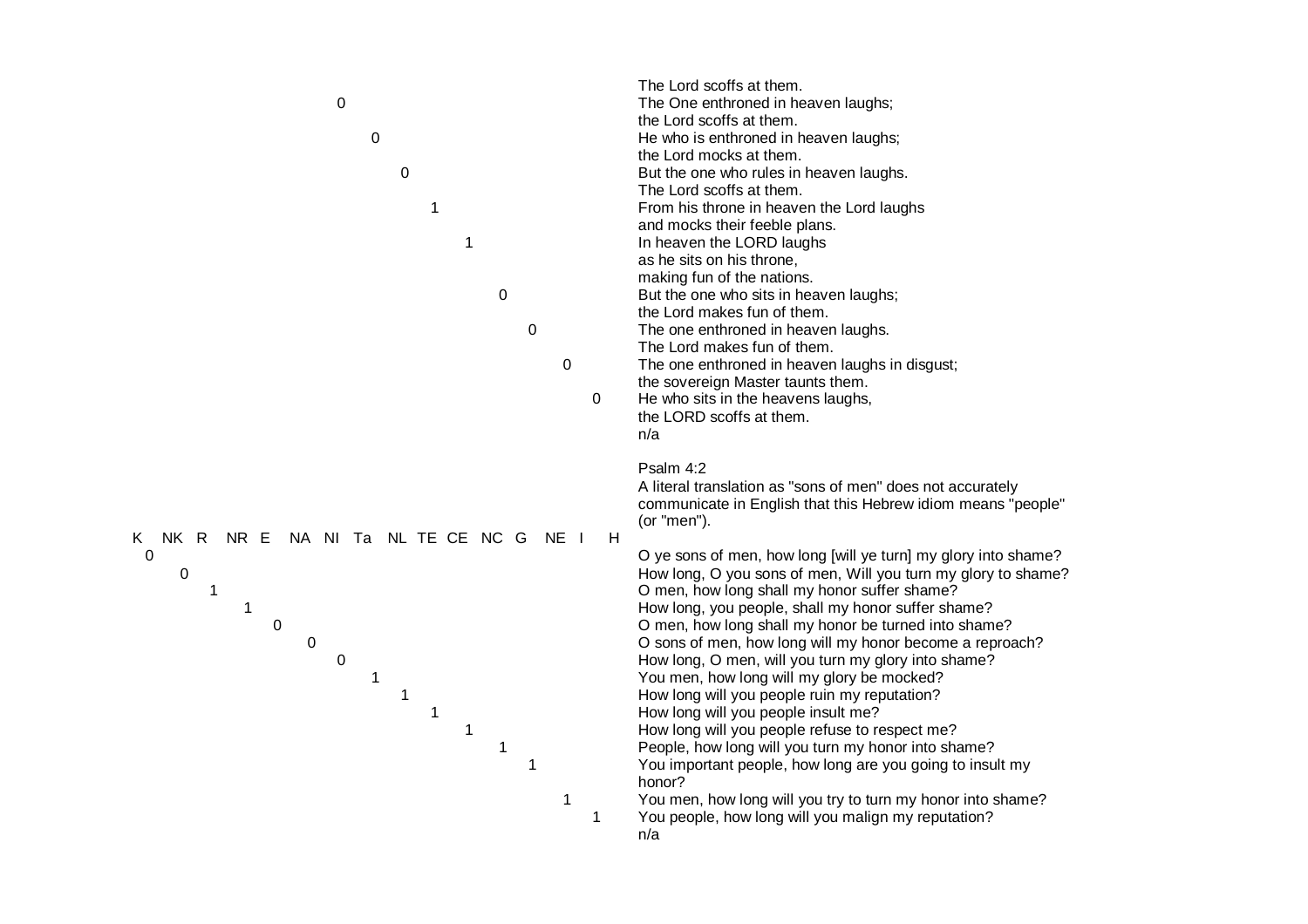![](_page_14_Figure_0.jpeg)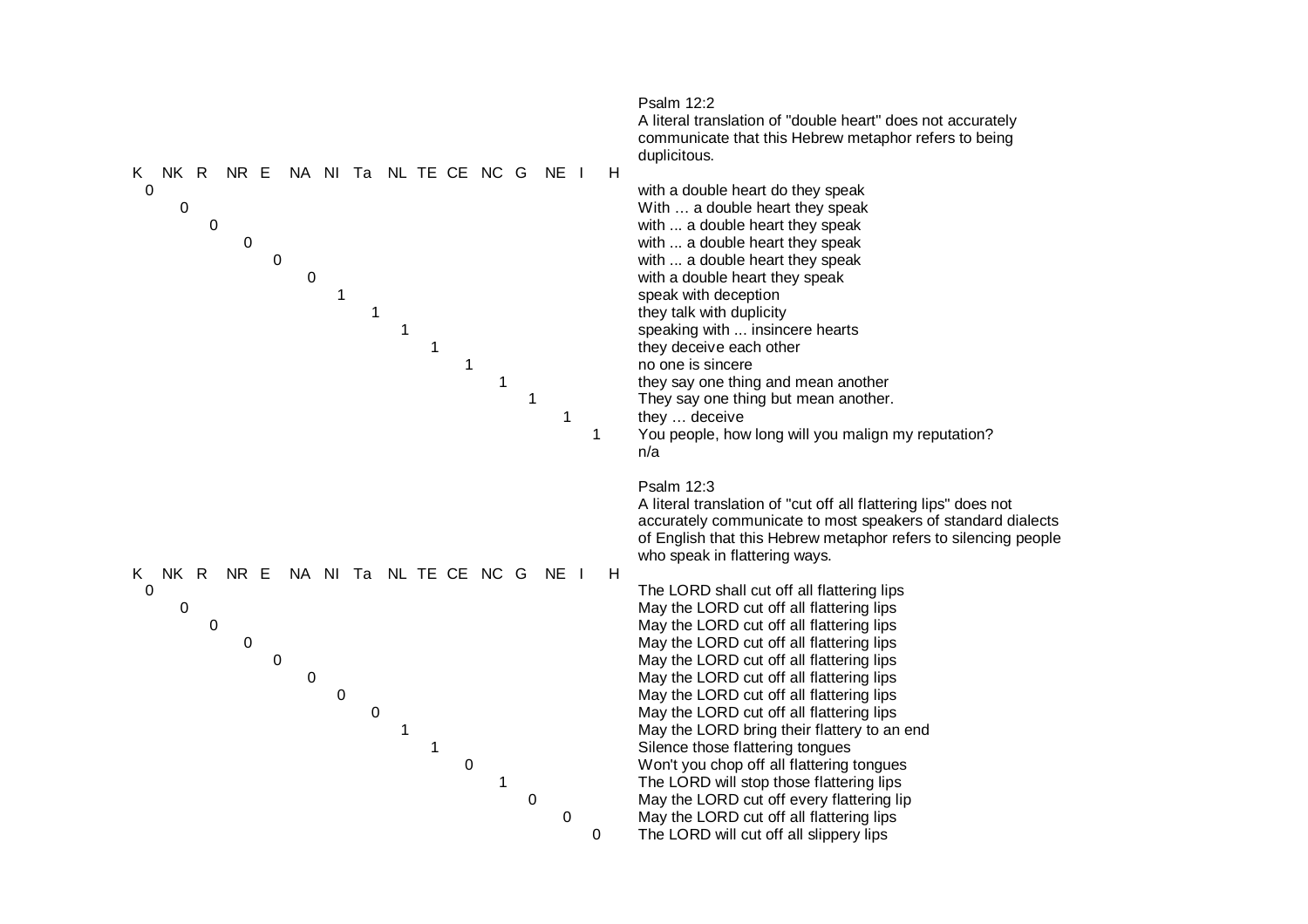![](_page_15_Figure_0.jpeg)

n/a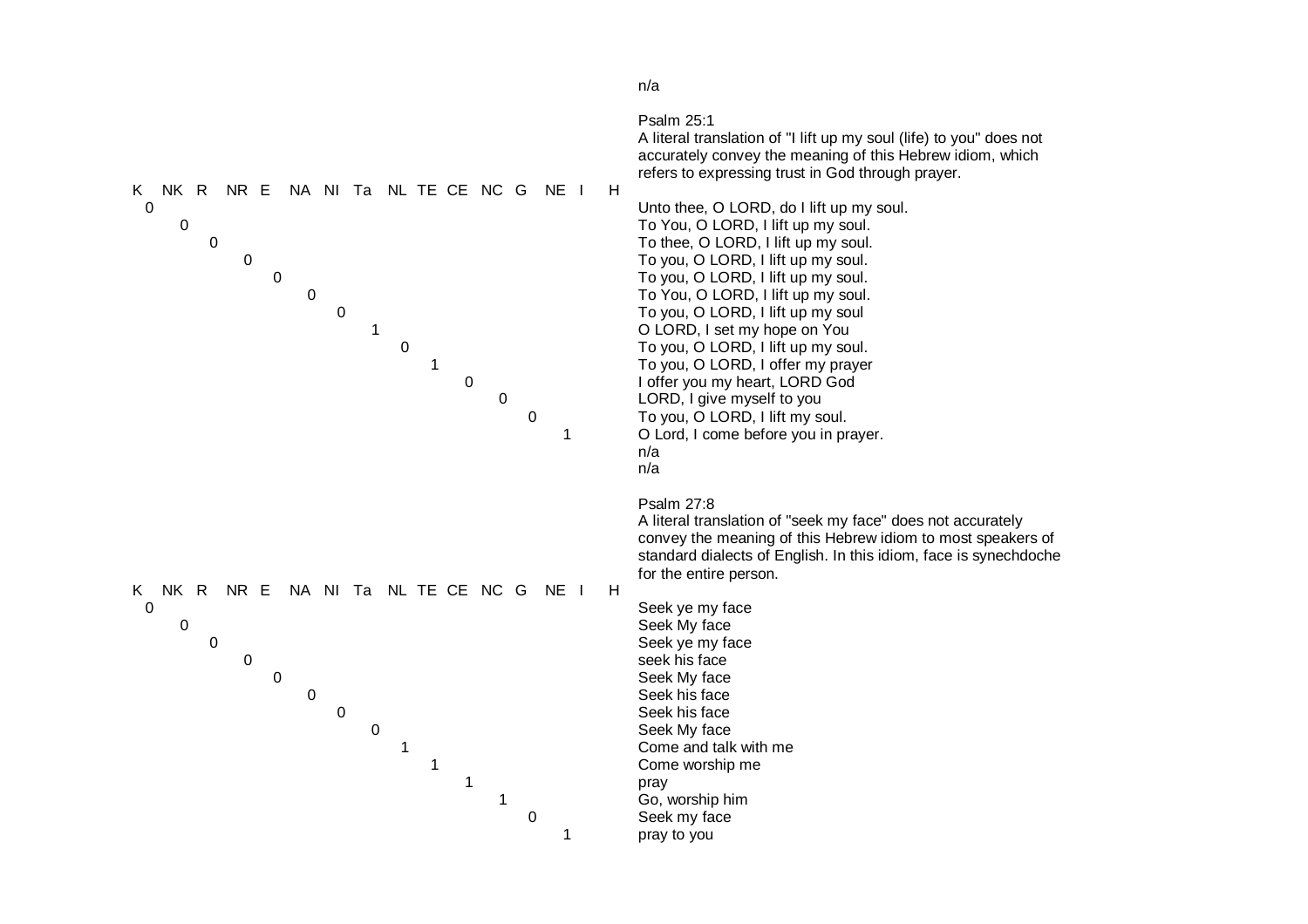![](_page_16_Figure_0.jpeg)

# n/a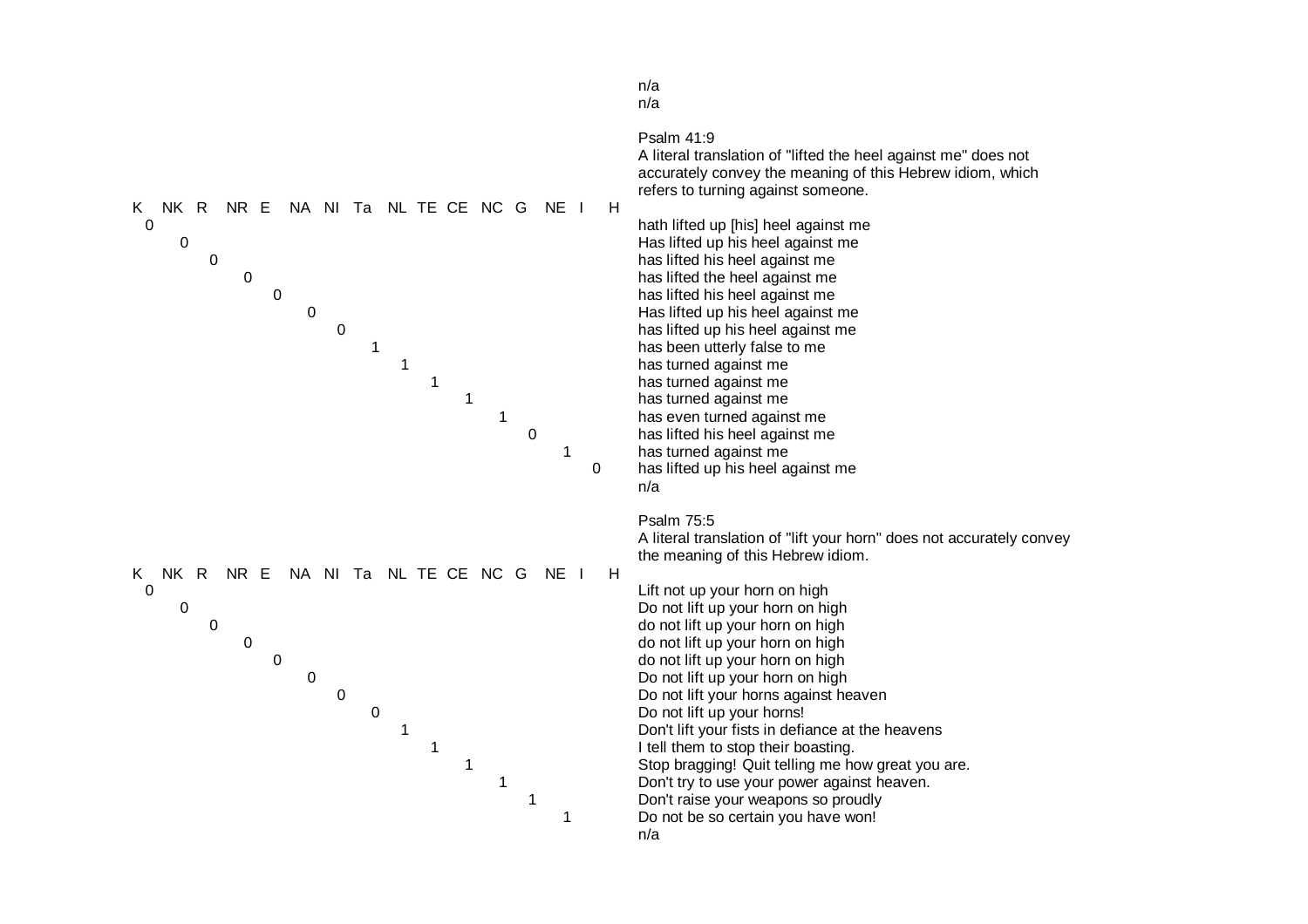![](_page_17_Figure_0.jpeg)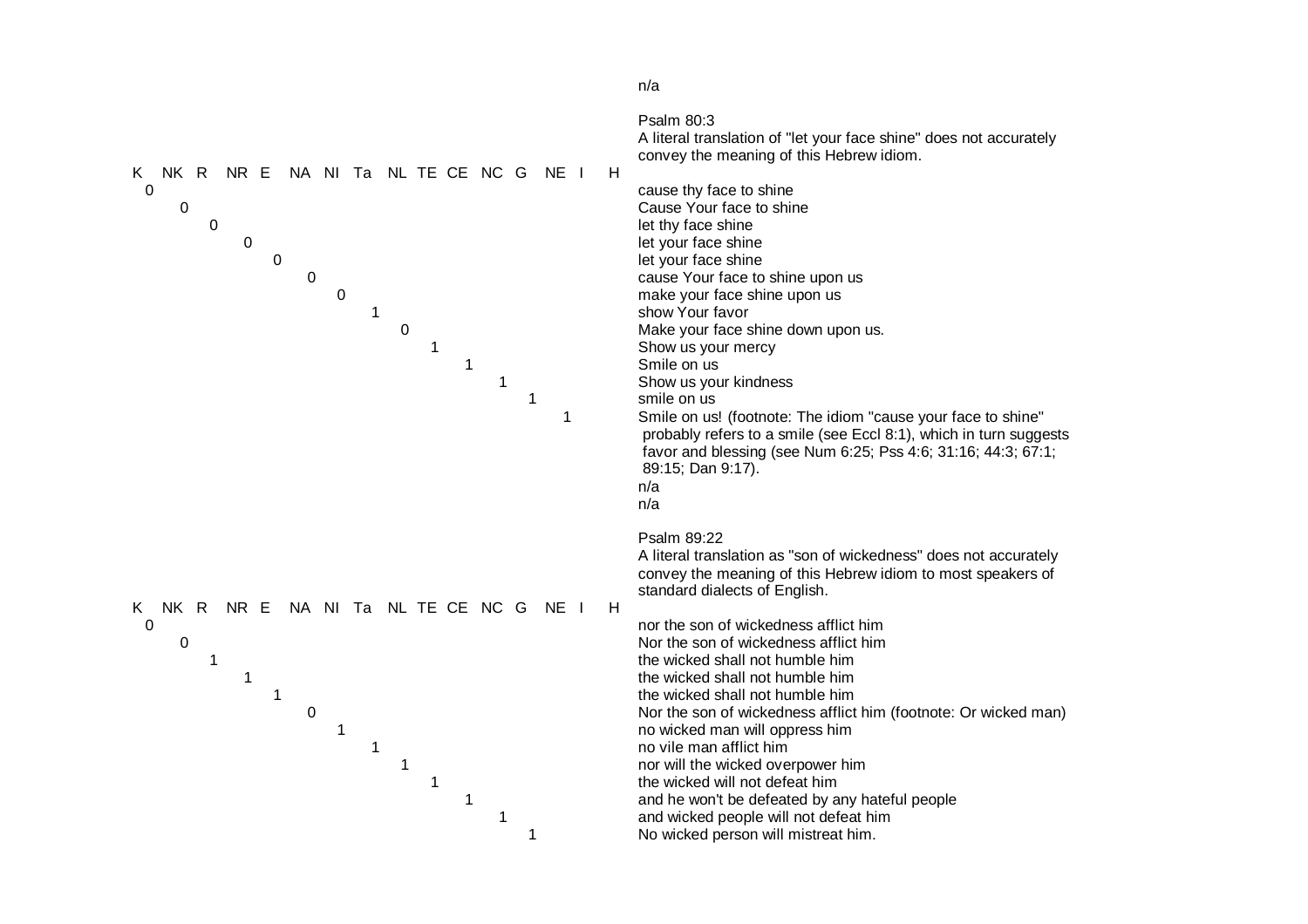| $\mathbf 1$                                                                                                                                                                                                          | a violent oppressor will not be able to humiliate him<br>n/a<br>n/a                                                                                                                                                                                                                                                                                                                                                                                                                                                                                                                                                                                    |
|----------------------------------------------------------------------------------------------------------------------------------------------------------------------------------------------------------------------|--------------------------------------------------------------------------------------------------------------------------------------------------------------------------------------------------------------------------------------------------------------------------------------------------------------------------------------------------------------------------------------------------------------------------------------------------------------------------------------------------------------------------------------------------------------------------------------------------------------------------------------------------------|
| NA NI Ta NL TE CE NC G<br>NK R<br>NR E<br>NE I<br>K<br>0<br>$\pmb{0}$<br>$\boldsymbol{0}$<br>$\pmb{0}$<br>$\mathbf 0$<br>$\mathbf 0$<br>$\mathbf 0$<br>$\pmb{0}$<br>1<br>$\mathbf{1}$<br>1<br>$\mathbf{1}$<br>1<br>1 | Psalm 94:9<br>A literal translation as "planted the ear" does not accurately<br>communicate the meaning of this Hebrew idiom. In English one<br>does not "plant" an ear, so what meaning can an English<br>speaker get from the literal translation?<br>H<br>He that planted the ear<br>He who planted the ear<br>He who planted the ear<br>He who planted the ear<br>He who planted the ear<br>He who planted the ear<br>he who implanted the ear<br>He who implants the ear<br>the one who made your ears<br>God made our ears<br>God gave us ears<br>the creator of ears<br>God created ears.<br>the one who makes the human ear<br>n/a<br>n/a      |
| NK R<br>NR E<br>NA NI Ta NL TE CE NC G NE I<br>K.<br>$\mathbf 0$<br>$\pmb{0}$<br>$\mathbf 0$<br>$\mathbf 0$<br>$\mathbf 0$<br>$\boldsymbol{0}$<br>$\boldsymbol{0}$                                                   | Prov. 23:32<br>An accurate translation of the Hebraic synonymous parallelism<br>needs to be clear that the "snake" and "adder" refer to the same<br>animal.<br>H<br>At the last it biteth like a serpent, and stingeth like an adder<br>At the last it bites like a serpent, And stings like a viper.<br>At the last it bites like a serpent,.<br>and stings like an adder<br>At the last it bites like a serpent,<br>and stings like an adder.<br>In the end it bites like a serpent<br>and stings like an adder.<br>At the last it bites like a serpent<br>And stings like a viper.<br>In the end it bites like a snake<br>and poisons like a viper. |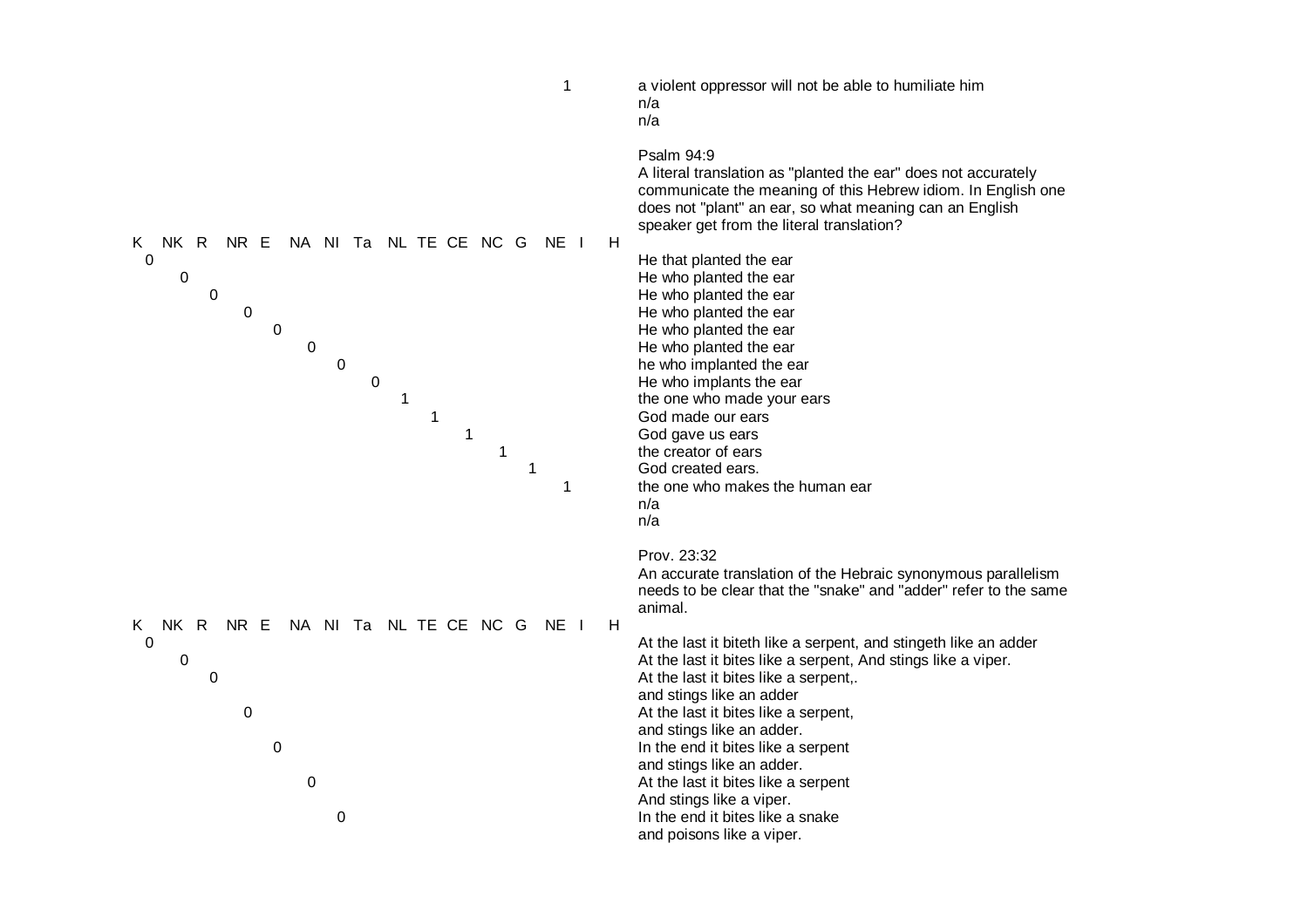| $\pmb{0}$<br>1<br>1<br>1<br>1<br>0<br>0                                                                                                                                                                                              | In the end, it bites like a snake;<br>It spits like a basilisk.<br>For in the end it bites like a poisonous serpent; it stings like a<br>viper.<br>The next morning you will feel as if you had been bitten by a<br>poisonous snake.<br>but later it bites<br>like a poisonous snake<br>Later it bites like a snake<br>with poison in its fangs.<br>Later it bites like a snake<br>and strikes like a poisonous snake.<br>Afterwards it bites like a snake,<br>and stings like a viper.<br>n/a<br>n/a                                                                                                                                                                                                                                                                                                                                                                                                   |
|--------------------------------------------------------------------------------------------------------------------------------------------------------------------------------------------------------------------------------------|---------------------------------------------------------------------------------------------------------------------------------------------------------------------------------------------------------------------------------------------------------------------------------------------------------------------------------------------------------------------------------------------------------------------------------------------------------------------------------------------------------------------------------------------------------------------------------------------------------------------------------------------------------------------------------------------------------------------------------------------------------------------------------------------------------------------------------------------------------------------------------------------------------|
| NR E<br>NA NI Ta NL TE CE NC G<br>NK R<br>K<br>NE I<br>H<br>0<br>0<br>$\mathbf 0$<br>$\mathbf 0$<br>$\pmb{0}$<br>$\boldsymbol{0}$<br>$\mathbf 0$<br>$\pmb{0}$<br>$\mathbf 0$<br>$\mathbf 0$<br>1<br>$\mathbf{1}$<br>$\mathbf 0$<br>1 | Prov. 24:20<br>Literal translation here does not accurately convey the meaning<br>of this Hebrew euphemism for dying.<br>the candle of the wicked shall be put out<br>The lamp of the wicked will be put out<br>the lamp of the wicked will be put out<br>the lamp of the wicked will go out<br>the lamp of the wicked will be put out<br>The lamp of the wicked will be put out<br>the lamp of the wicked will be snuffed out<br>The lamp of the wicked goes out<br>their light will be snuffed out<br>A wicked person has  nothing to look forward to<br>They will soon be gone like the flame of a lamp that burns out.<br>the wicked will die like a flame that is put out<br>the lamps of wicked people will be snuffed out<br>the lamp of the wicked will be put out (footnote: They will die<br>suddenly, as the implied comparison with the lamp being<br>snuffed out signifies.)<br>n/a<br>n/a |

Prov. 30:5, IMRA Accuracy calls for translation of this Hebrew word as "word," "speech," or "commandment."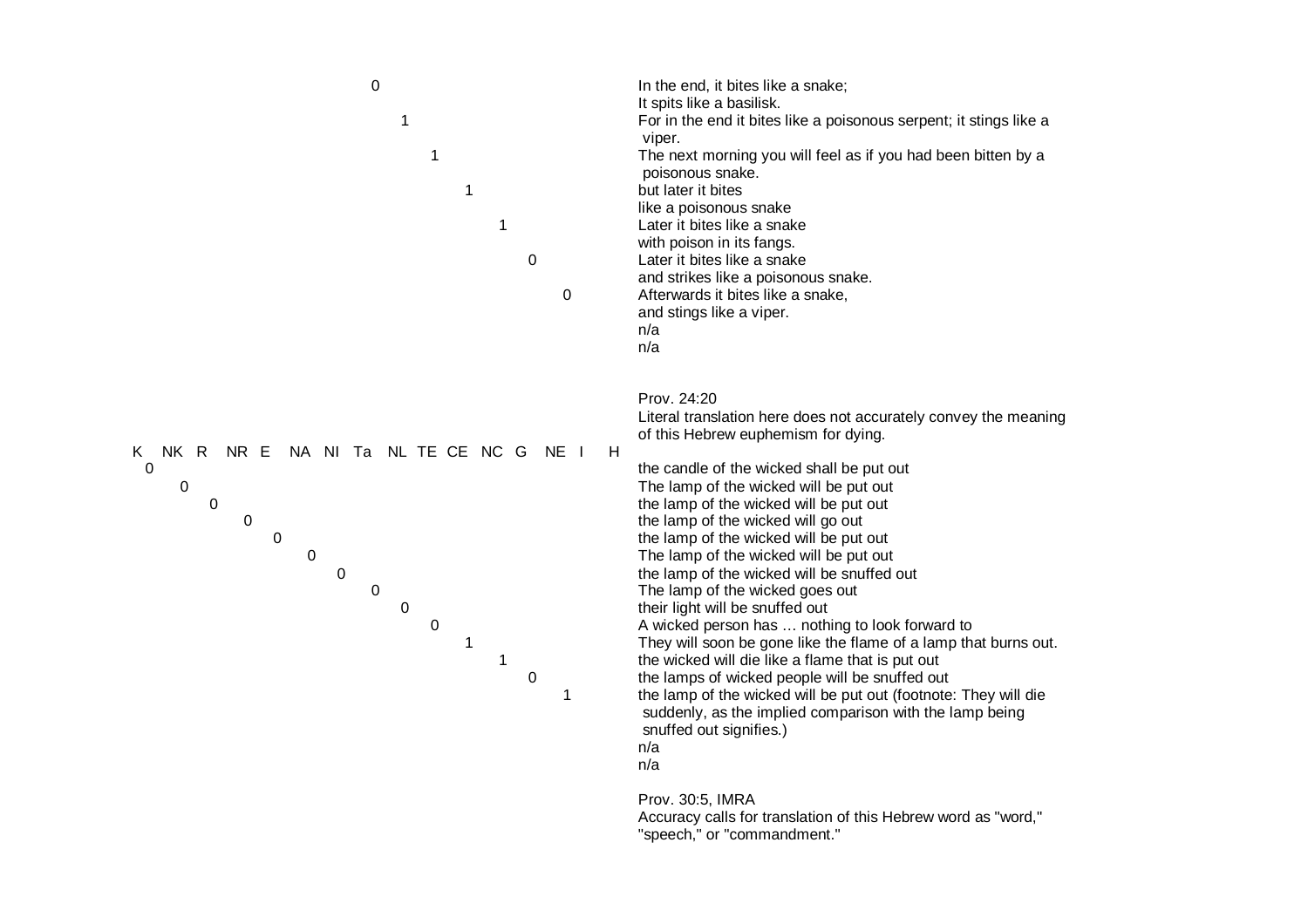![](_page_20_Figure_0.jpeg)

#### Is. 60:16

Literal translation as "You shall suck the milk of nations" does not accurately convey that this Hebrew metaphor refers to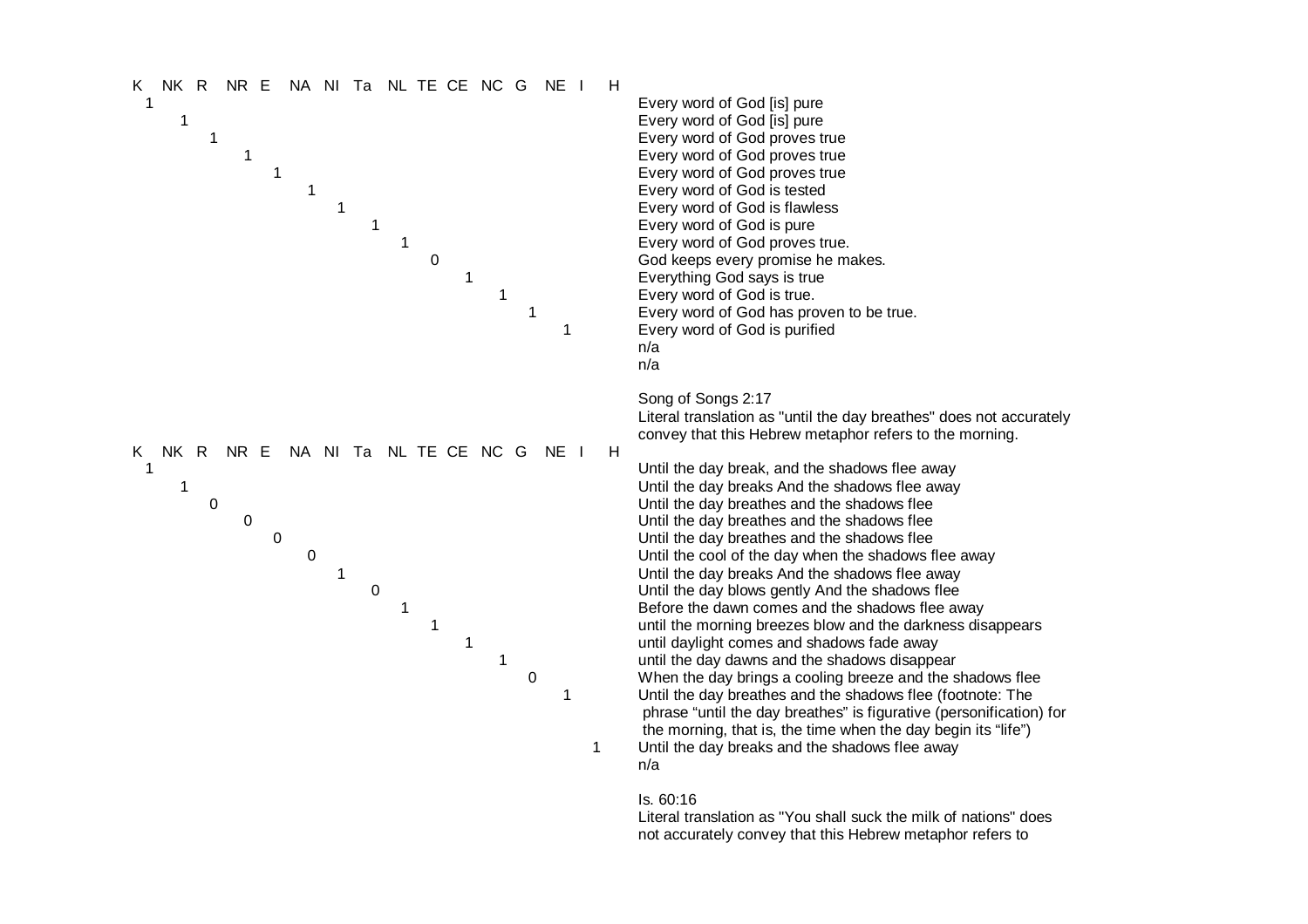|                                                      | receiving wealth as a tribute from the Gentile nations.            |
|------------------------------------------------------|--------------------------------------------------------------------|
| NR E<br>NA NI Ta NL TE CE NC G<br>NE I<br>NK R<br>K. | H<br>Thou shalt also suck the milk of the Gentiles                 |
| 0<br>0                                               | You shall drink the milk of the Gentiles                           |
| $\boldsymbol{0}$                                     | You shall suck the milk of nations                                 |
| 0                                                    | You shall suck the milk of nations                                 |
| $\boldsymbol{0}$                                     | You shall suck the milk of nations                                 |
| $\pmb{0}$                                            | You will also suck the milk of nations                             |
| $\boldsymbol{0}$                                     | You will drink the milk of nations                                 |
| 0                                                    | You shall suck the milk of the nations                             |
| 1                                                    | mighty nations will bring the best of their best of their goods to |
|                                                      | satisfy your every need                                            |
| 1                                                    | Nations  will care for you As a mother nurses her child.           |
| $\mathbf 1$                                          | You will drain the wealth of  foreign nations.                     |
| $\mathbf{1}$                                         | You will be given what you need from the nations, like a child     |
|                                                      | drinking milk from its mother.                                     |
| 0                                                    | You will drink milk from other nations                             |
| $\boldsymbol{0}$                                     | You will drink the milk of nations (footnote: The nations and      |
|                                                      | kings                                                              |
|                                                      | are depicted as a mother nursing her children. Restored Zion       |
|                                                      | will                                                               |
|                                                      | be nourished by them as she receives their wealth as tribute.)     |
|                                                      | n/a                                                                |
|                                                      | n/a                                                                |
|                                                      | Jer. 4:4                                                           |
|                                                      | Literal translation as "remove the foreskin of your heart" does    |
|                                                      | not                                                                |
|                                                      | accurately convey to most speakers of standard dialects of         |
|                                                      | English that this                                                  |
|                                                      | Hebrew idiom refers to dedicating themselves fully to God.         |
| NR E<br>NA NI Ta NL TE CE NC G<br>NE I<br>NK R<br>K. | H                                                                  |
| 0                                                    | take away the foreskins of your heart                              |
| 0                                                    | take away the foreskins of your hearts                             |
| $\boldsymbol{0}$                                     | remove the foreskin of your hearts                                 |
| 0                                                    | remove the foreskin of your hearts                                 |
| $\pmb{0}$                                            | remove the foreskin of your hearts                                 |
| 0                                                    | remove the foreskins of your heart                                 |
| $\mathbf 0$                                          | circumcise your hearts                                             |
| $\mathbf 0$                                          | remove the thickening about your hearts                            |
| 1                                                    | Cleanse your minds and hearts before the LORD                      |
| 1                                                    | dedicate yourselves to me                                          |
| 1                                                    | With all your hearts, keep the agreement I made with you.          |
| 1                                                    | decide to obey him                                                 |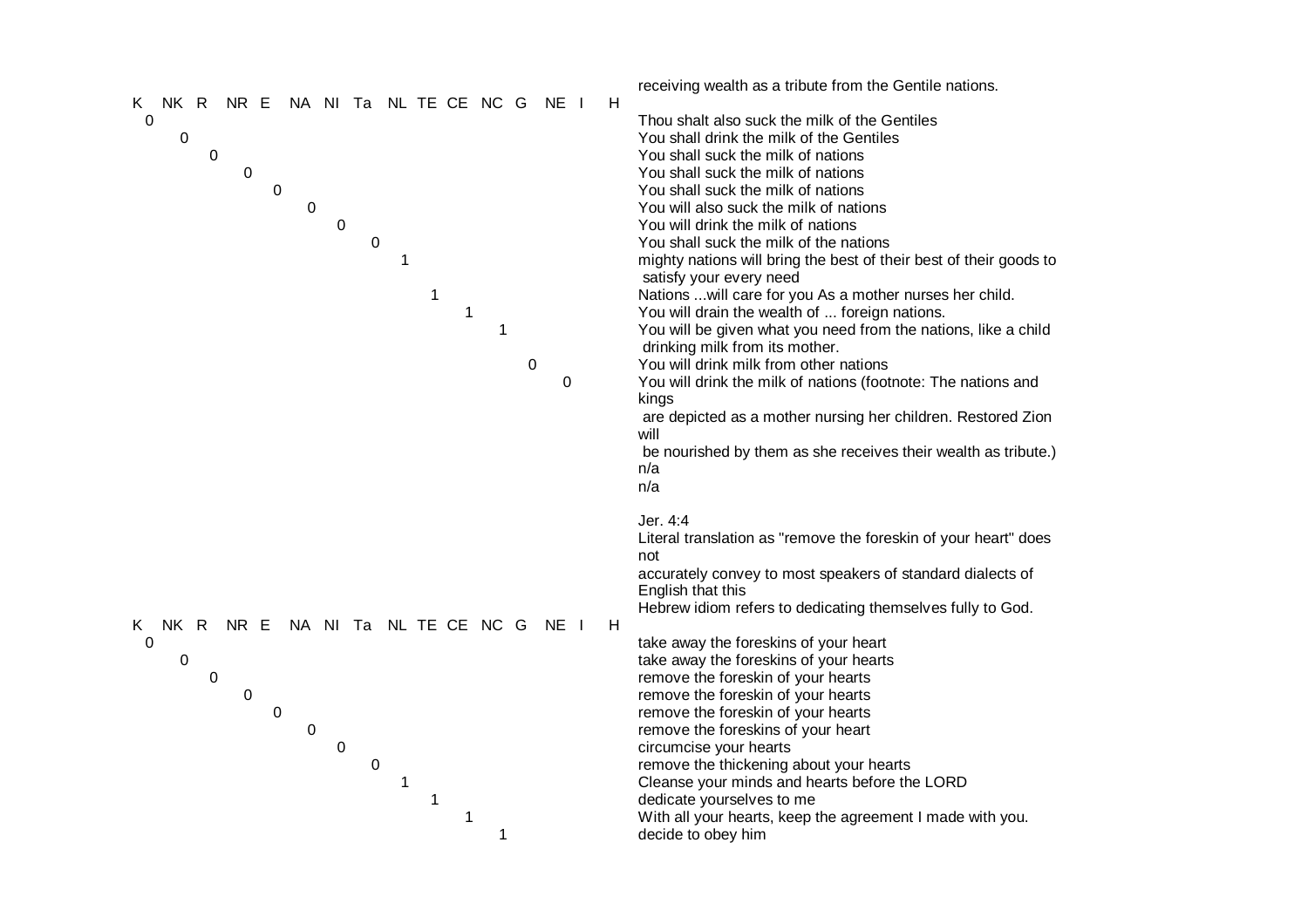![](_page_22_Figure_0.jpeg)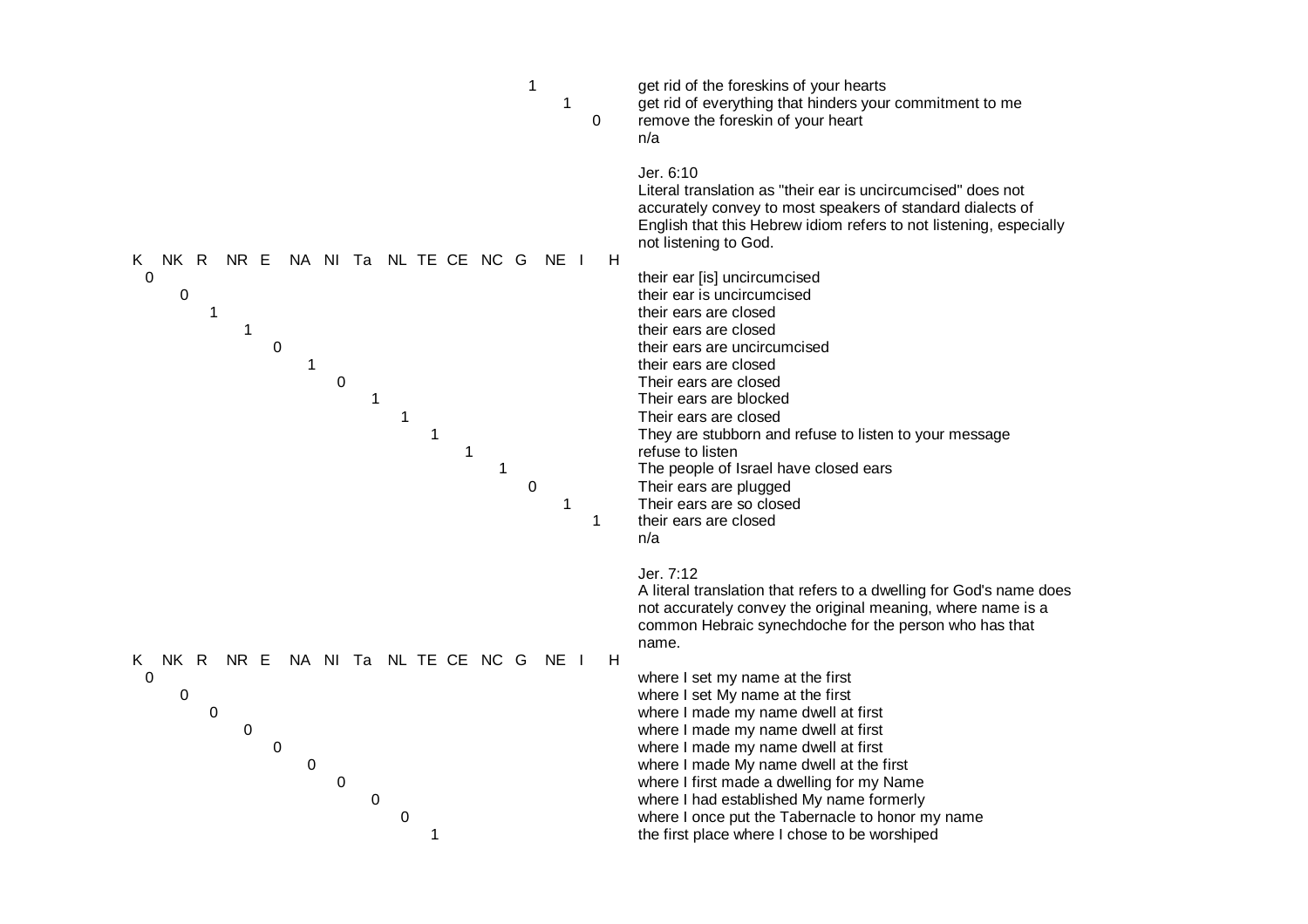| 1<br>1<br>$\mathbf 0$<br>1<br>0                                                                                                                                                                                                                | where my sacred tent once stood<br>where I first made a place to be worshiped<br>where I first made a dwelling place for my name<br>where I allowed myself to be worshiped in the early days<br>where I first caused my name to dwell<br>n/a                                                                                                                                                                                                                                          |
|------------------------------------------------------------------------------------------------------------------------------------------------------------------------------------------------------------------------------------------------|---------------------------------------------------------------------------------------------------------------------------------------------------------------------------------------------------------------------------------------------------------------------------------------------------------------------------------------------------------------------------------------------------------------------------------------------------------------------------------------|
|                                                                                                                                                                                                                                                | Jer. 50:33, BENIM<br>A literal translation as "the sons of Israel" does not accurately<br>communicate to many speakers of standard dialects of English<br>that Hebrew BENIM here refers to all the Israelites, not just<br>male children. And the gender-inclusive phrase "children of<br>Israel<br>does not accurately communicate to many English speakers<br>that the Hebrew refers to all the Israelites, not just children at the<br>time when the book of Jeremiah was written. |
| NK .<br>NL TE CE NC G<br>NE I<br>H<br>K.<br>R<br>NR E<br>NA NITa<br>$\mathbf 0$<br>$\mathbf 0$<br>$\mathbf 1$<br>1<br>1<br>$\pmb{0}$<br>1<br>$\mathbf 1$<br>1<br>$\mathbf{1}$<br>$\mathbf{1}$<br>$\mathbf{1}$<br>$\pmb{0}$<br>$\mathbf 1$<br>1 | The children of Israel<br>The children of Israel<br>The people of Israel<br>The people of Israel<br>The people of Israel<br>The sons of Israel<br>The people of Israel<br>The people of Israel<br>The people of Israel<br>The people of Israel<br>Israel<br>The people of Israel<br>the people of Israel<br>the people of Israel<br>the people of Israel<br>n/a                                                                                                                       |
| <b>NK</b><br>NA NI Ta NL TE CE NC G<br>K.<br>R<br>NR E<br>NE I<br>H<br>$\mathbf 1$<br>1<br>0<br>$\boldsymbol{0}$<br>0<br>1                                                                                                                     | Ezek. 3:7<br>Literal translation as "have a hard forehead" does not accurately<br>convey that this Hebrew metaphor refers to being stubborn.<br>all the house of Israel [are] impudent<br>all the house of Israel are impudent<br>all the house of Israel are of a hard forehead<br>all the house of Israel have a hard forehead<br>all the house of Israel have a hard forehead<br>the whole house of Israel is stubborn                                                             |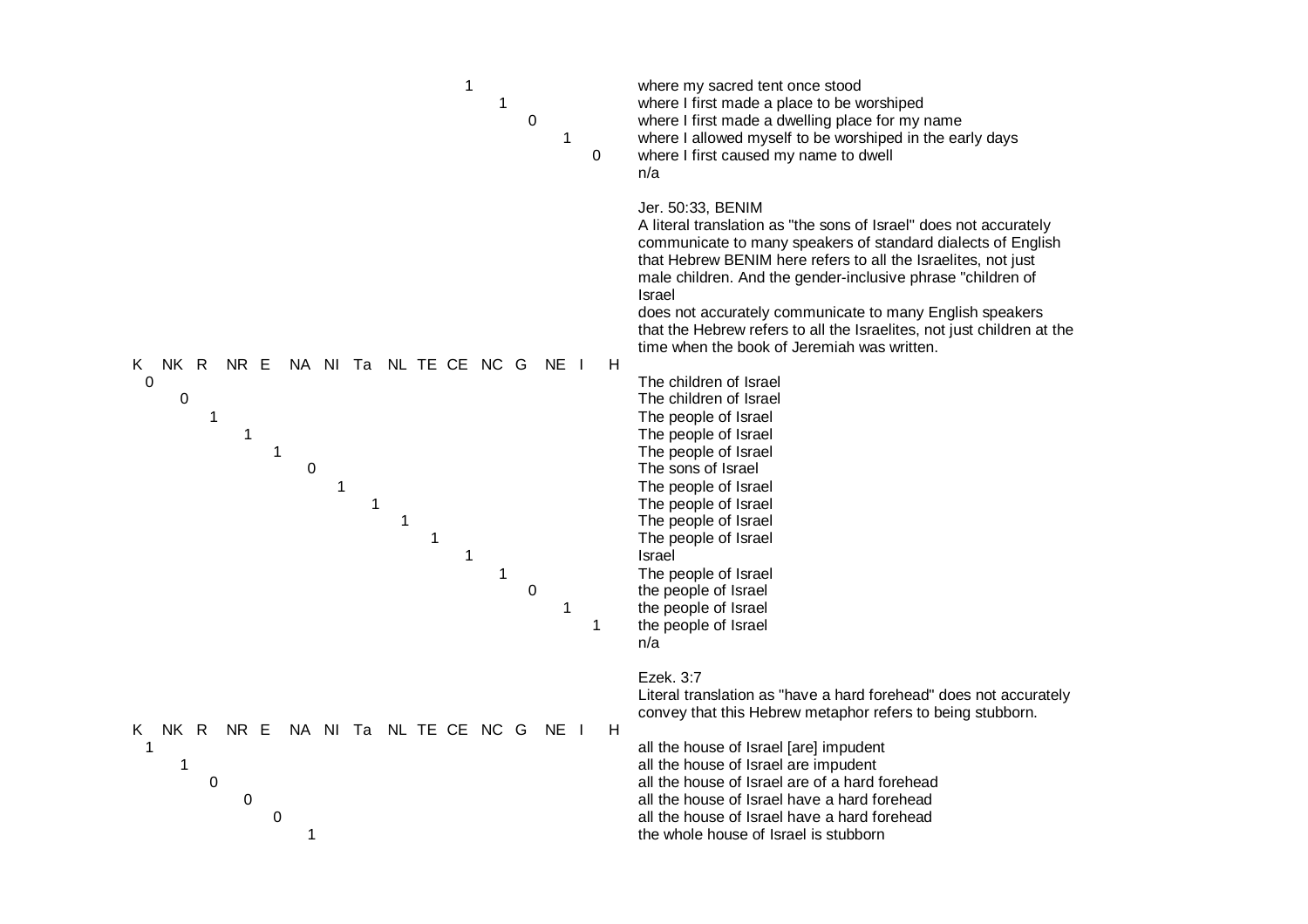![](_page_24_Figure_0.jpeg)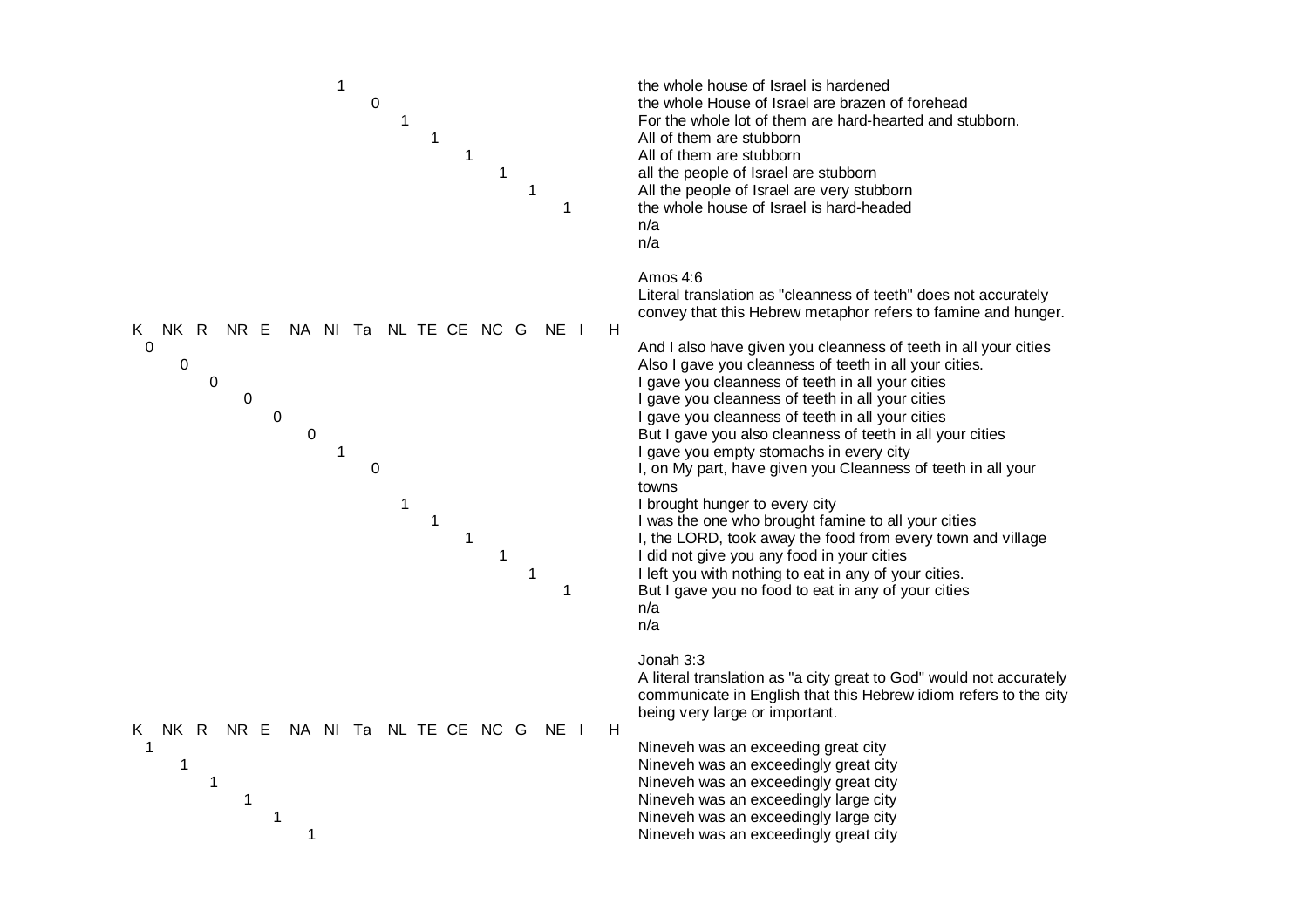![](_page_25_Figure_0.jpeg)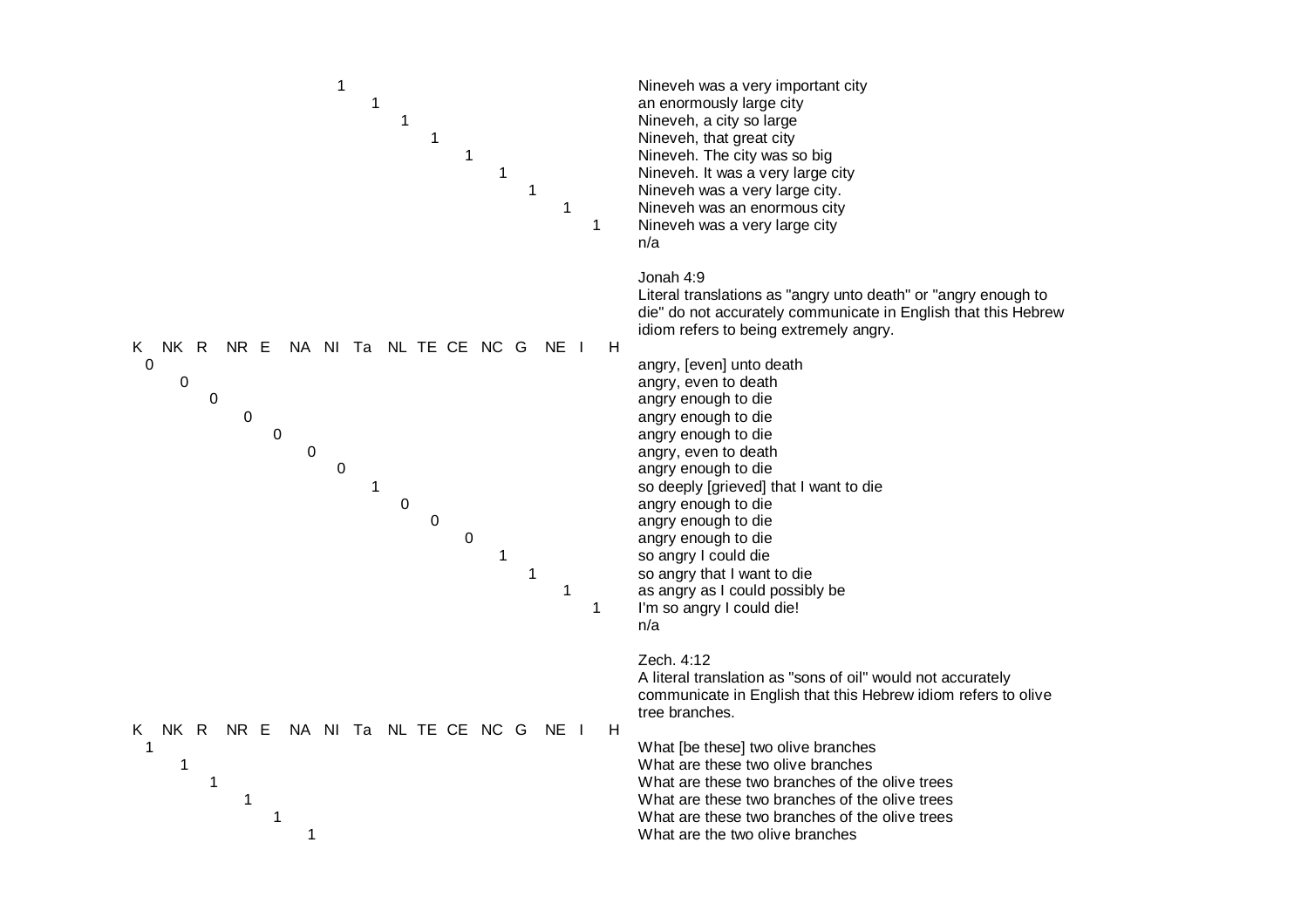| 1<br>1<br>1<br>1<br>$\mathbf{1}$<br>$\mathbf 1$<br>$\mathbf{1}$<br>$\mathbf 1$ | What are these two olive branches<br>What are the two tops of the olive trees<br>what are the two olive branches<br>what is the meaning of the two olive branches<br>what is the meaning of the two branches<br>What are the two olive branches<br>What is the meaning of the two branches from the olive trees<br>What are these two extensions of the olive trees<br>n/a<br>n/a |
|--------------------------------------------------------------------------------|-----------------------------------------------------------------------------------------------------------------------------------------------------------------------------------------------------------------------------------------------------------------------------------------------------------------------------------------------------------------------------------|
|                                                                                |                                                                                                                                                                                                                                                                                                                                                                                   |
| NK R NR E NA NI Ta NL TE CE NC G NE I<br>H<br>ĸ.<br>39                         |                                                                                                                                                                                                                                                                                                                                                                                   |
| 16 19 23 17 18 26 28 42 44 45 46 36<br>9<br>13                                 | 0 TOTAL HITS FOR EACH VERSION<br><b>TOTAL VERSES</b><br>48                                                                                                                                                                                                                                                                                                                        |
|                                                                                | PERCENTAGE = SUM OF HITS / TOTAL VERSES                                                                                                                                                                                                                                                                                                                                           |
|                                                                                | 27.1% KJV                                                                                                                                                                                                                                                                                                                                                                         |
|                                                                                | 33.3% NKJV                                                                                                                                                                                                                                                                                                                                                                        |
|                                                                                | 39.6% RSV                                                                                                                                                                                                                                                                                                                                                                         |
|                                                                                | 47.9% NRSV                                                                                                                                                                                                                                                                                                                                                                        |
|                                                                                | 35.4% ESV                                                                                                                                                                                                                                                                                                                                                                         |
|                                                                                | 37.5% NASB95                                                                                                                                                                                                                                                                                                                                                                      |
|                                                                                | 54.2% NIV                                                                                                                                                                                                                                                                                                                                                                         |
|                                                                                | 58.3% Tanakh                                                                                                                                                                                                                                                                                                                                                                      |
|                                                                                | (This Tanakh is the 1985 JPS translation.)<br>87.5% NLT                                                                                                                                                                                                                                                                                                                           |
|                                                                                | 91.7% TEV                                                                                                                                                                                                                                                                                                                                                                         |
|                                                                                | 93.8% CEV                                                                                                                                                                                                                                                                                                                                                                         |
|                                                                                | 95.8% NCV                                                                                                                                                                                                                                                                                                                                                                         |
|                                                                                | 75.0% GW                                                                                                                                                                                                                                                                                                                                                                          |
|                                                                                | 81.3% NET                                                                                                                                                                                                                                                                                                                                                                         |
|                                                                                | 60.0% ISV                                                                                                                                                                                                                                                                                                                                                                         |
|                                                                                | n/a HCSB                                                                                                                                                                                                                                                                                                                                                                          |
|                                                                                | These percentages are not indicative of overall accuracy of<br>these                                                                                                                                                                                                                                                                                                              |
|                                                                                | versions. They are only indicative of accuracy for translation of                                                                                                                                                                                                                                                                                                                 |
|                                                                                | the specific passages evaluated in this study. We have tried to                                                                                                                                                                                                                                                                                                                   |
|                                                                                | include a wide enough sampling of passages dealing with                                                                                                                                                                                                                                                                                                                           |
|                                                                                | different kinds of translation issues so that every version would                                                                                                                                                                                                                                                                                                                 |
|                                                                                | be treated as fairly as possible in this study, but it is still                                                                                                                                                                                                                                                                                                                   |
|                                                                                | important to keep in mind that this study is not exhaustive and<br>it does not measure overall accuracy, nor relative accuracy                                                                                                                                                                                                                                                    |
|                                                                                | among the versions. Readers of this study are                                                                                                                                                                                                                                                                                                                                     |
|                                                                                | encouraged to send us references of other verses which they                                                                                                                                                                                                                                                                                                                       |
|                                                                                |                                                                                                                                                                                                                                                                                                                                                                                   |